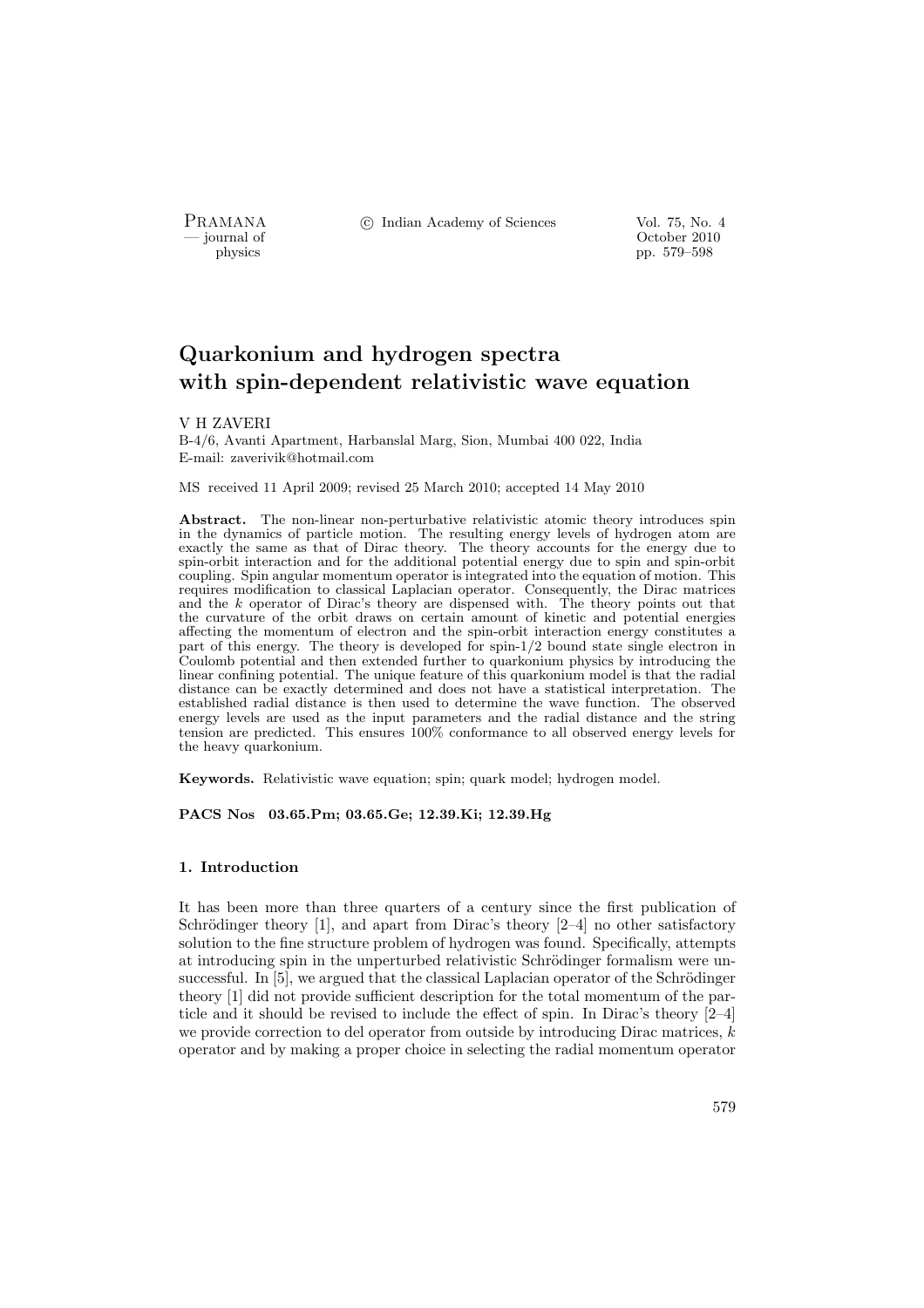[4,6–9]. In this theory, the changes were introduced from within the Laplacian. In other words, the spin was included into the dynamics of motion. The curvature of the orbit was introduced by proposing a novel form of separation constant for the bound state radial wave equation, which was reduced to standard value  $E$  for a free particle. The resulting energy levels of hydrogen atom are exactly the same as that of the Dirac theory.

In this work, the theory is further extended to include the linear confining potential with significant results in explaining the quarkonium spectra. Many potential models [10–33] were presented to explain the quarkonium spectra. Most models were based on non-relativistic or semi-relativistic Schrödinger wave equation. Some used Dirac's wave equation, but all had one thing in common. The spin was introduced with the help of perturbative QCD. A phenomenological model presented here introduces spin directly into the Laplacian and takes into account other relativistic effects right into the foundation of the theory and not as a perturbative attachment. The model explains hydrogen and heavy quarkonium with the same form of wave function. The unique feature of this quarkonium model is that the radial distance can be exactly determined and does not have a statistical interpretation like the hydrogen model, even though both models have a common theoretical platform. All other models listed predicted rms radial distance which had statistical interpretation like the hydrogen atom.

Section 1 introduces the scope of this paper. Section 2 introduces the spin and the curvature into the new relativistic wave equation. Section 3 presents application of the new theory to the hydrogen atom. Section 4 provides extension of the theory to the quarkonium physics. Section 5 presents application of the new theory to the quarkonium spectra. Section 6 presents concluding remarks.

#### 2. Spin-dependent relativistic wave equation

Using the energy–momentum invariant of a particle, we write the wave equation in the form

$$
E\psi = \pm [(c\mathbf{p})^2 + (m_0 c^2)^2]^{1/2} \psi + V\psi,
$$
\n(2.1)

where  $\pm$  sign indicates positive and negative energies of Dirac theory. Here E represents the total orbital energy of the particle consisting of kinetic energy  $E'$ , rest energy  $m_0c^2$  and the potential energy  $V$ , i.e.,

$$
E = E' + m_0 c^2 + V.
$$
\n(2.2)

Relativistic mass is used very less by modern physicists. Notwithstanding the modern usage, I have used m for relativistic mass and  $m_0$  for rest mass throughout the article. In eq. (2.1), I replace E by  $i\hbar\partial/\partial t$  and p by an unconventional quantum mechanical operator  $-i\hbar\bm{\nabla}_j$ . Assuming spherically symmetric potential, the operator  $\nabla_j^2$  in spherical polar coordinates is defined as

$$
\nabla_j^2 = \frac{1}{r^2} \left[ \frac{\partial}{\partial r} \left( r^2 \frac{\partial}{\partial r} \right) - \frac{1}{\hbar^2} (\mathbf{L} + \mathbf{S})^2 \right],\tag{2.3}
$$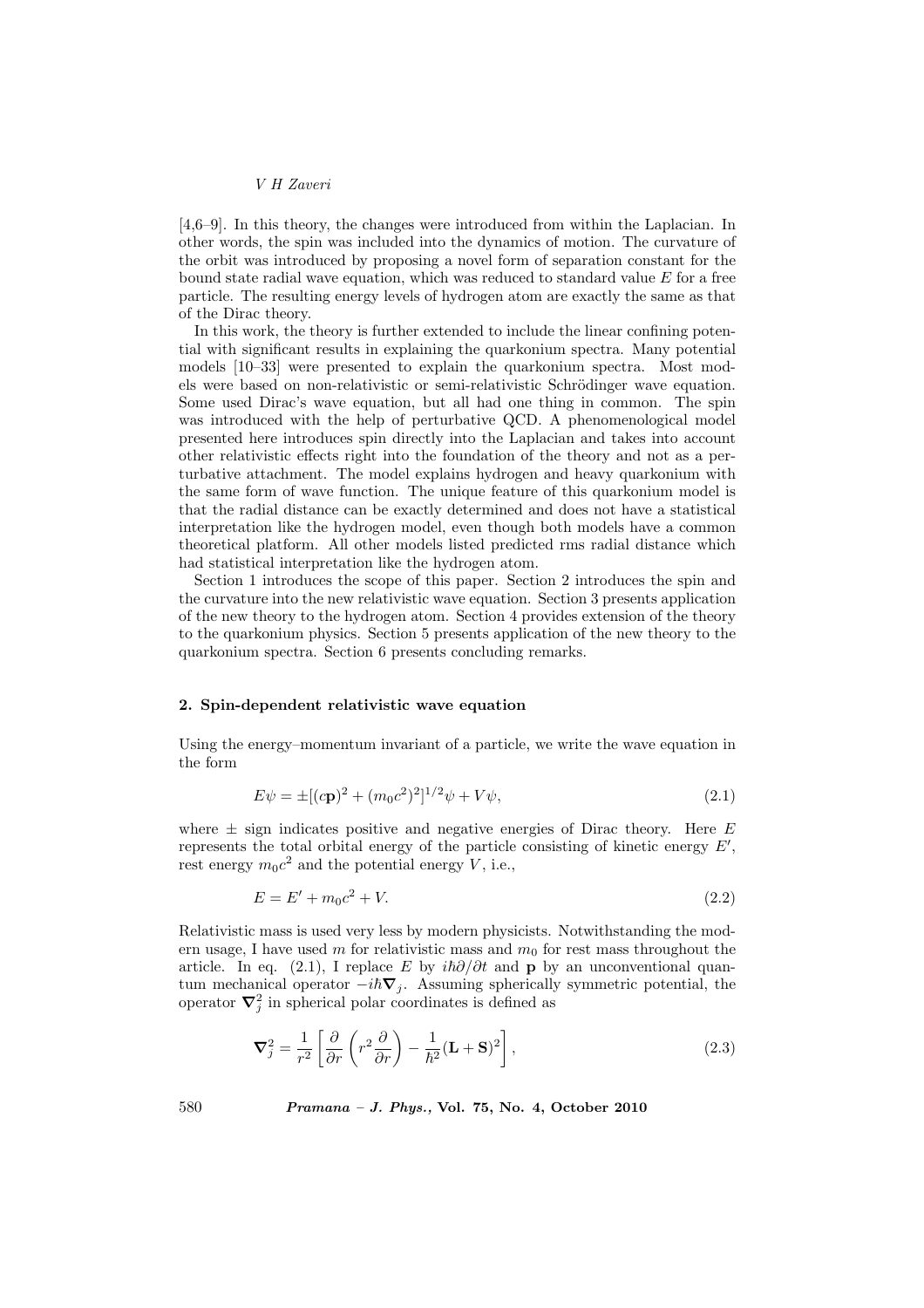where  $\bf{L}$  is the orbital angular momentum operator and  $\bf{S}$  is the spin angular momentum operator. For electron,  $S = \frac{1}{2}\hbar\sigma$  where  $\sigma$  are the Pauli spin matrices [34]. Here, the total angular momentum operator J is given by

$$
\mathbf{J} = (\mathbf{L} + \mathbf{S}),\tag{2.4}
$$

where the spin corresponds to intrinsic angular momentum of the point particle.

If we put  $S = 0$  in eq. (2.3), we get the classical Laplacian  $\nabla^2$  of the Schrödinger theory. The operator  $\nabla_j^2$  is associated with the total angular momentum of the particle and is capable of replacing Dirac matrices. Introduction of this operator in eq. (2.1) yields four spinors. The rectangular coordinates in terms of the spherical polar coordinate system we are using, have been defined according to the scheme  $x = r \sin \theta \cos \phi$ ,  $y = r \sin \theta \sin \phi$  and  $z = r \cos \theta$ . The explicit form of the momentum operators  $L_x$ ,  $L_y$ ,  $L_z$ , and  $J_x$ ,  $J_y$ ,  $J_z$  remain the same as in the standard theory with the same physical interpretation.

The Laplacian in spherical coordinates contains the squared radial momentum operator  $p_r^2$  which is Hermitian. However, as pointed out by several authors [35–38], the radial momentum operator  $p_r$  of Dirac theory is not Hermitian. The proposed total momentum operator  $\nabla_j^2$  also contains the squared radial momentum operator  $p<sub>r</sub><sup>2</sup>$  which is Hermitian. The angular momentun operator **L**, and the spin operator **S** contribute nothing to the squared radial momentum operator  $p_r^2$ . Therefore, in this respect, the theory has an advantage over Dirac theory.

The wave equation (2.1) can be written as

$$
i\hbar \frac{\partial \psi}{\partial t} = \pm [-\hbar^2 c^2 \nabla_j^2 + (m_0 c^2)^2]^{1/2} \psi + V \psi.
$$
 (2.5)

The wave equation  $(2.5)$  can be considerably simplified if the potential  $V$  does not depend on time. It is then possible to express its general solution as a sum of the products of functions of  $\bf{r}$  and  $t$  separately. Consider a particular solution of eq. (2.5) that can be written as a product  $\psi(\mathbf{r}, t) = z(\mathbf{r})f(t)$ . A general solution can be written as a sum of such separated solutions. If we substitute the above product in eq. (2.5) and divide thru by the product, we get

$$
i\hbar \frac{1}{f} \frac{df}{dt} = \pm \frac{1}{z} \left[ -\hbar^2 c^2 \nabla_j^2 + (m_0 c^2)^2 \right]^{1/2} z + V. \tag{2.6}
$$

If we define another function  $u(\mathbf{r})$  such that

$$
\frac{1}{z} \left[ 1 - \left( \frac{\hbar}{m_0 c} \right)^2 \nabla_j^2 \right]^{1/2} z = \left[ 1 - \left( \frac{\hbar}{m_0 c} \right)^2 \frac{1}{u} \nabla_j^2 u \right]^{1/2}, \tag{2.7}
$$

then we can write eq.  $(2.6)$  as

$$
i\hbar \frac{1}{f} \frac{df}{dt} = \pm \left[ -\frac{\hbar^2 c^2}{u} \nabla_j^2 u + (m_0 c^2)^2 \right]^{1/2} + V.
$$
 (2.8)

Because the left side depends only on  $t$  and right side only on  $r$ , both sides must be equal to a same separation constant which in this case is  $(E + K)$  where

Pramana – J. Phys., Vol. 75, No. 4, October 2010 581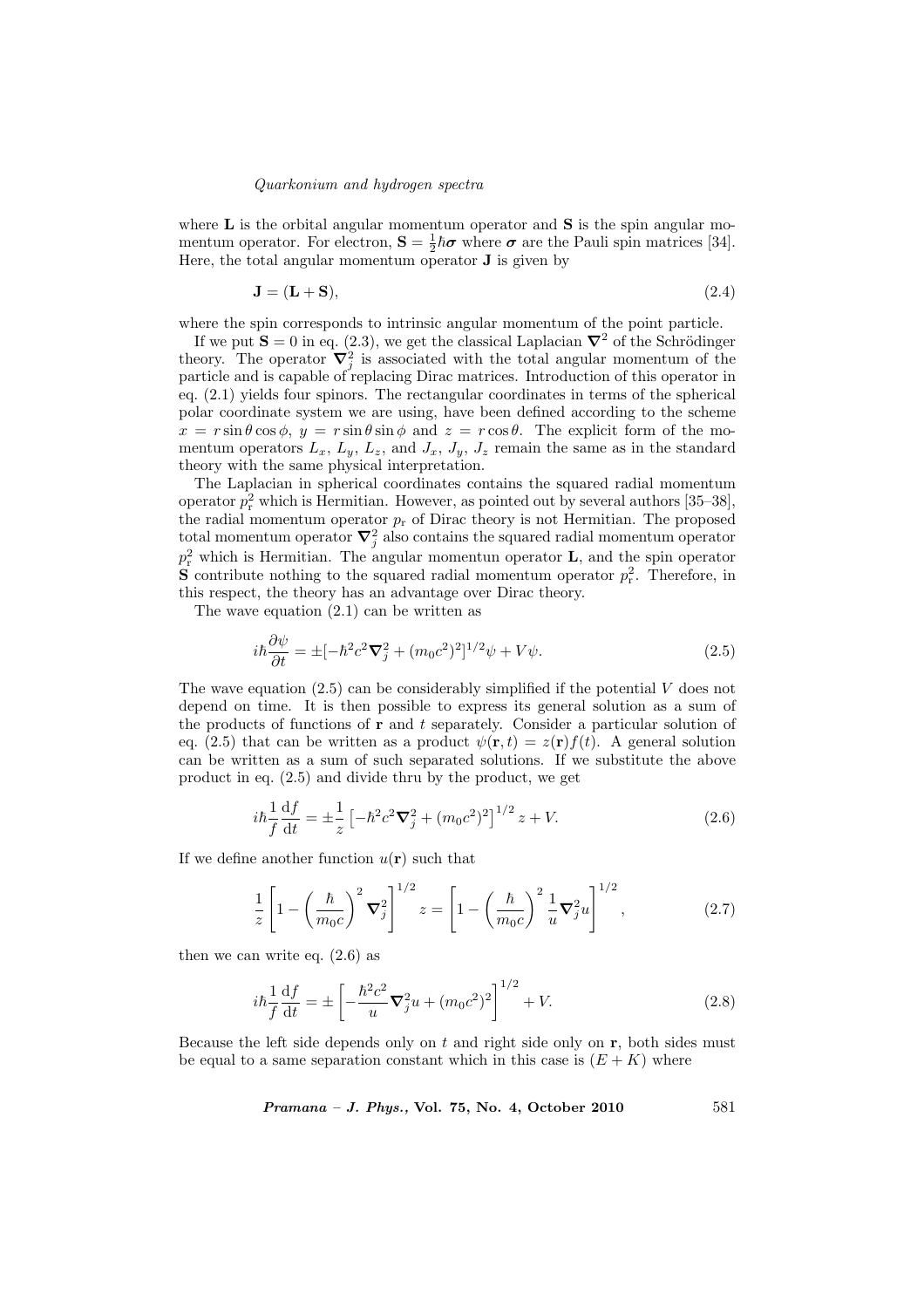$$
K = (E - V) \left[ -1 + \left\{ 1 + \frac{\kappa \alpha \hbar^2 c^2}{2(E - V)^2} \right\}^{1/2} \right].
$$
 (2.9)

K represents correction to the particle energy level due to the orbit curvature  $\kappa$ . Energy levels of two particles having identical parameters (including velocity), and one having a straight trajectory of a free particle and another having a curvature of the bound orbit, cannot be the same. This results in different relativistic masses and therefore different energy levels. The curvature of the orbit can alter the relativistic mass without changing the velocity. Hence, we can define the total relativistic mass  $m_t$  of the particle as

$$
(E - V) = mc2 + mkc2 = (m + mk)c2 = mtc2.
$$
 (2.10)

 $\alpha$  is a function of the particle energy which is defined as

$$
\alpha = \frac{2\{(m_0 c^2)^2 - E^2\}^{1/2}}{\hbar c}.
$$
\n(2.11)

For circular orbits  $\kappa = 1/r$ , and for a free particle  $\kappa = 0$  and thus  $K = 0$ . Then equation for  $f$  can be easily integrated to give

$$
f(t) = C \exp(-i(E + K)t/\hbar),\tag{2.12}
$$

where  $C$  is an arbitrary constant and the equation for  $u$  becomes

$$
\{(E-V)^2 - (m_0c^2)^2\}u(\mathbf{r}) = -\hbar^2c^2(\nabla_j^2 + \kappa\alpha/2)u(\mathbf{r}).
$$
\n(2.13)

If we expand both sides of eq. (2.7), we find that for slow moving particles,  $z \approx u$ .

# 2.1 Separation of angular and radial wave equations

Substitution of eq.  $(2.3)$  in eq.  $(2.13)$  gives eq.  $(2.15)$ . The radial and the angular parts are then separated by substituting

$$
u(r, \theta, \phi) = R(r)Y(\theta, \phi) \tag{2.14}
$$

in eq.  $(2.15)$  and dividing thru by RY. As is expected in the presence of spin, the radial and the angular wave functions do split into two spinor components. These two components are sufficient to explain both positive and negative energies.

$$
\left[\frac{1}{\hbar^2 c^2} \{ (m_0 c^2)^2 - (E - V)^2 \} - \frac{\alpha}{2r} \right] u(\mathbf{r})
$$
  
\n
$$
= \left[ \frac{1}{r^2} \frac{\partial}{\partial r} \left( r^2 \frac{\partial}{\partial r} \right) - \left[ i \left( \frac{1}{r^2 \sin \theta} \frac{\partial}{\partial \theta} \left( \sin \theta \frac{\partial}{\partial \theta} \right) \right) + \frac{1}{r^2 \sin^2 \theta} \frac{\partial^2}{\partial \phi^2} \right]^{1/2} + \frac{\mathbf{S}}{r \hbar} \right]^2 \right] u(\mathbf{r}).
$$
\n(2.15)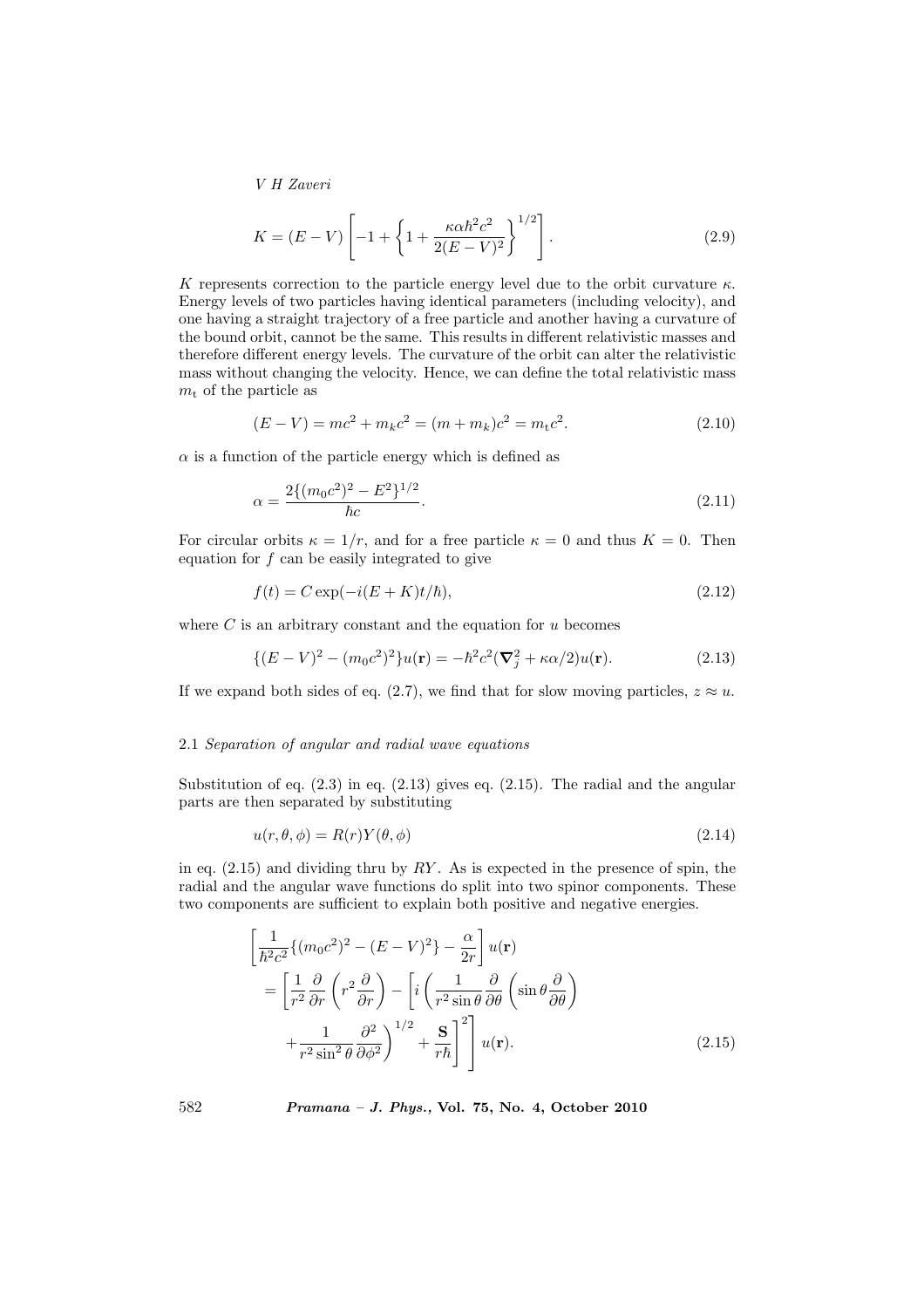$$
\frac{1}{R}\frac{d}{dr}\left(r^2\frac{dR}{dr}\right) - \frac{r^2}{\hbar^2c^2}\{(m_0c^2)^2 - (E-V)^2\} + \frac{\alpha r}{2}
$$
\n
$$
= \frac{1}{Y}\frac{1}{\hbar^2}\left[i\hbar\left(\frac{1}{\sin\theta}\frac{\partial}{\partial\theta}\left(\sin\theta\frac{\partial Y}{\partial\theta}\right) + \frac{1}{\sin^2\theta}\frac{\partial^2 Y}{\partial\phi^2}\right)^{1/2} + \mathbf{S}\sqrt{Y}\right]^2. \tag{2.16}
$$

Because the left-hand side of eq.  $(2.16)$  depends only on r and the right-hand side depends only on  $\theta$  and  $\phi$ , both sides must be equal to a constant that we call  $\Gamma$ . Thus, eq. (2.16) gives us a radial equation

$$
\frac{1}{r^2}\frac{d}{dr}\left(r^2\frac{dR}{dr}\right) - \frac{1}{\hbar^2c^2}\{(m_0c^2)^2 - (E-V)^2\}R + \frac{\alpha}{2r}R - \frac{\Gamma}{r^2}R = 0,
$$
\n(2.17)

and an angular equation

$$
\frac{1}{\hbar^2} \left[ i\hbar \left( \frac{1}{\sin \theta} \frac{\partial}{\partial \theta} \left( \sin \theta \frac{\partial Y}{\partial \theta} \right) + \frac{1}{\sin^2 \theta} \frac{\partial^2 Y}{\partial \phi^2} \right)^{1/2} + \mathbf{S} \sqrt{Y} \right]^2 - \Gamma Y = 0. \tag{2.18}
$$

The angular equation can be further separated by substituting

$$
Y(\theta, \phi) = \Theta(\theta)\Phi(\phi) \tag{2.19}
$$

and dividing by ΘΦ.

$$
\left[\frac{1}{\Theta} \frac{1}{\sin \theta} \frac{d}{d\theta} \left(\sin \theta \frac{d\Theta}{d\theta}\right) + \left(\sqrt{\Gamma} - \frac{\mathbf{S}}{\hbar}\right)^2\right] \sin^2 \theta = -\frac{1}{\Phi} \frac{d^2 \Phi}{d\phi^2} = \nu. \tag{2.20}
$$

From the theory of unitary groups and infinitesimal rotations [34], it follows that the spin angular momentum operator  $S^2$  is strictly a constant of the motion and can be replaced by the number  $s(s+1)\hbar^2$  where s is an integer or half an odd integer and we have already defined  $\Gamma$  as a constant. Therefore,  $\{\sqrt{\Gamma} - (\mathbf{S}/\hbar)\}^2$ appearing in eq. (2.20) can only be a constant which we shall call  $\lambda$ . Hence we end up with two equations

$$
\frac{\mathrm{d}^2 \Phi}{\mathrm{d}\phi^2} + \nu \Phi = 0,\tag{2.21}
$$

$$
\frac{1}{\sin \theta} \frac{d}{d\theta} \left( \sin \theta \frac{d\Theta}{d\theta} \right) + \left( \lambda - \frac{\nu}{\sin^2 \theta} \right) \Theta = 0.
$$
 (2.22)

Equations  $(2.21)$  and  $(2.22)$  have exactly the same solutions as that given by Schrödinger theory where  $\nu$  is chosen to be equal to the square of an integer m which takes positive or negative integer values or zero. Therefore,

$$
\Phi_m(\phi) = (2\pi)^{-1/2} \exp(im\phi). \tag{2.23}
$$

Pramana – J. Phys., Vol. 75, No. 4, October 2010 583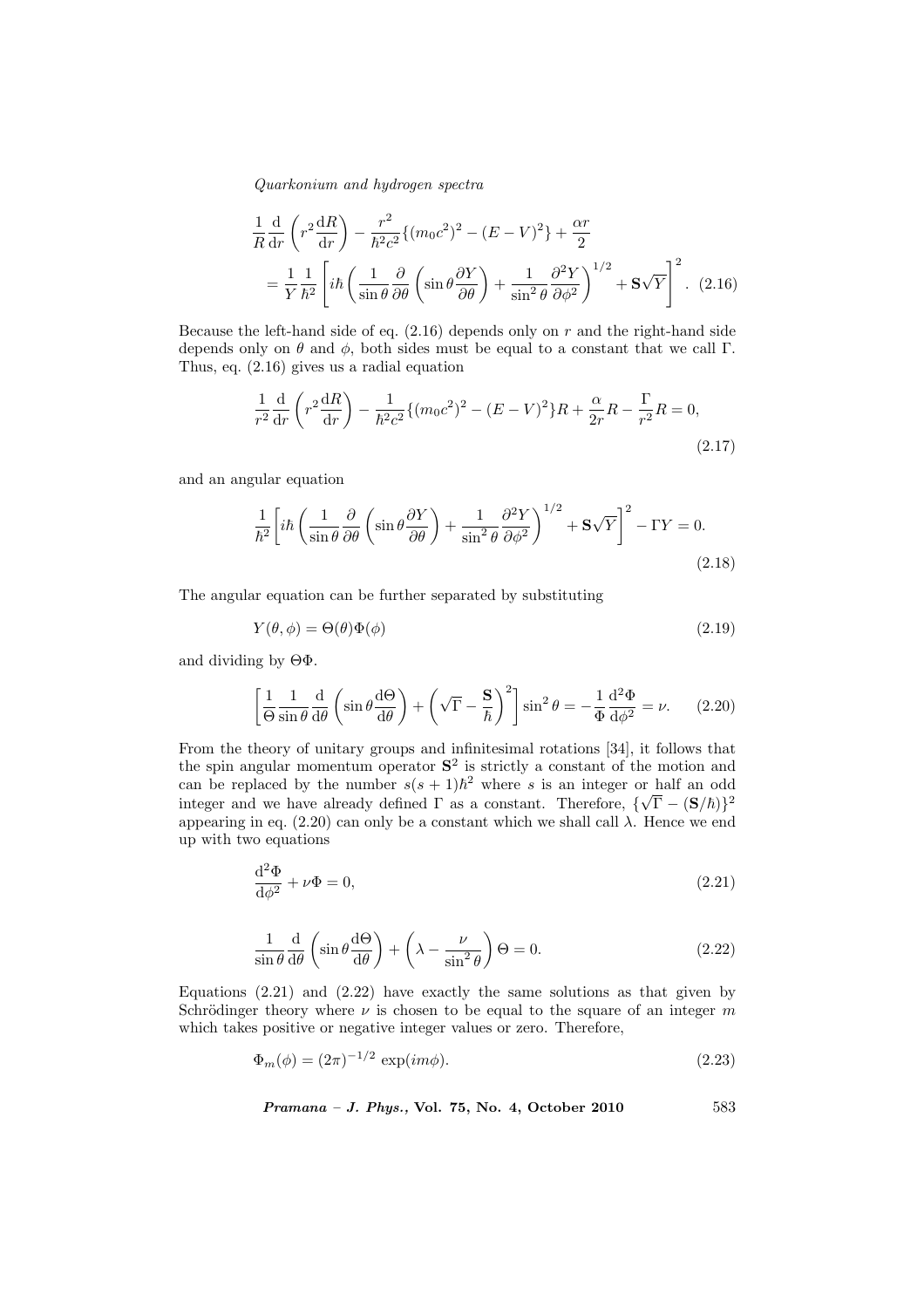The condition that the solution of eq. (2.22) be finite at  $\cos \theta = \pm 1$  limits the values of  $\lambda$  to  $l(l + 1)$  where l is a positive integer or zero. The physically acceptable solutions of eq. (2.22) when  $m = 0$  are the Legendre polynomials and for  $m \leq l$ , the associated Legendre functions. Solution for  $\lambda$  gives us the new relationship

$$
\{\sqrt{\Gamma} - (\mathbf{S}/\hbar)\}^2 = l(l+1) = \frac{\mathbf{L}^2}{\hbar^2}.
$$
\n(2.24)

This can be written as

$$
\{\sqrt{\Gamma}\hbar - \mathbf{S}\}^2 = \mathbf{L}^2. \tag{2.25}
$$

This condition can be satisfied if we substitute  $\sqrt{\Gamma}\hbar = (\mathbf{L} + \mathbf{S})$  and this will also be consistent with eq. (2.18) which can be written as

$$
(\mathbf{L} + \mathbf{S})^2 Y = \Gamma \hbar^2 Y. \tag{2.26}
$$

Furthermore, the theory of unitary groups and infinitesimal rotations [34] would require that we identify  $\Gamma \hbar^2$  with eigenvalues  $j(j+1)\hbar^2$  of the total angular momentum operator  $J^2$ , where j is zero or a positive integer or half an odd integer. This is acceptable for the radial eq. (2.17) and also for eq. (2.26) for integer  $j = l$ , but this will not permit seperation of variables in eq.  $(2.19)$  for hydrogen atom with spin- $1/2$ electron. Therefore, eqs  $(2.18)$ – $(2.26)$  are valid only for integer values of j and in the special case of  $S = 0$  we get  $\Gamma = \lambda = l(l + 1)$ . The angular part  $Y_{lm}(\theta, \phi)$  of the complete wave function, which is a solution of eq. (2.18) when  $\Gamma = \lambda = l(l+1)$ , is the spherical harmonic. If we put  $\Gamma = \lambda = l(l+1)$  and  $\kappa \alpha/2 = 0$  in the radial eq.  $(2.17)$ , we get the energy eigenvalues of the relativistic Schrödinger theory. All these solutions of the Schrödinger theory remain unaltered in this theory.

## 2.2 Separation of angular wave equation for spin-1/2 electron

For hydrogen with spin-1/2 electron, the separation of angular wave equation [39] is carried out in the same manner as in Dirac theory. This can be done by redefining eqs (2.14) and (2.26) as

$$
\psi(r,\theta,\phi) = e^{-iEt/\hbar} R_{n,j}(r) \psi_{j,m_j}^{(2)}(\theta,\phi) = \begin{bmatrix} \psi_1 \\ \psi_2 \end{bmatrix}
$$
\n(2.27)

$$
(\mathbf{L} + \mathbf{S})^2 \psi_{j,m_j}^{(2)} = \Gamma \hbar^2 \psi_{j,m_j}^{(2)}.
$$
\n(2.28)

Here common subscripts  $l, 1/2$  are omitted.

$$
\psi_{l+1/2,m+1/2}^{(2)} = \left(\frac{l+m+1}{2l+1}\right)^{1/2} \psi_{m,1/2}^{(1)} + \left(\frac{l-m}{2l+1}\right)^{1/2} \psi_{m+1,-1/2}^{(1)},\tag{2.29}
$$

$$
\psi_{l-1/2,m+1/2}^{(2)} = \left(\frac{l-m}{2l+1}\right)^{1/2} \psi_{m,1/2}^{(1)} - \left(\frac{l+m+1}{2l+1}\right)^{1/2} \psi_{m+1,-1/2}^{(1)}.\tag{2.30}
$$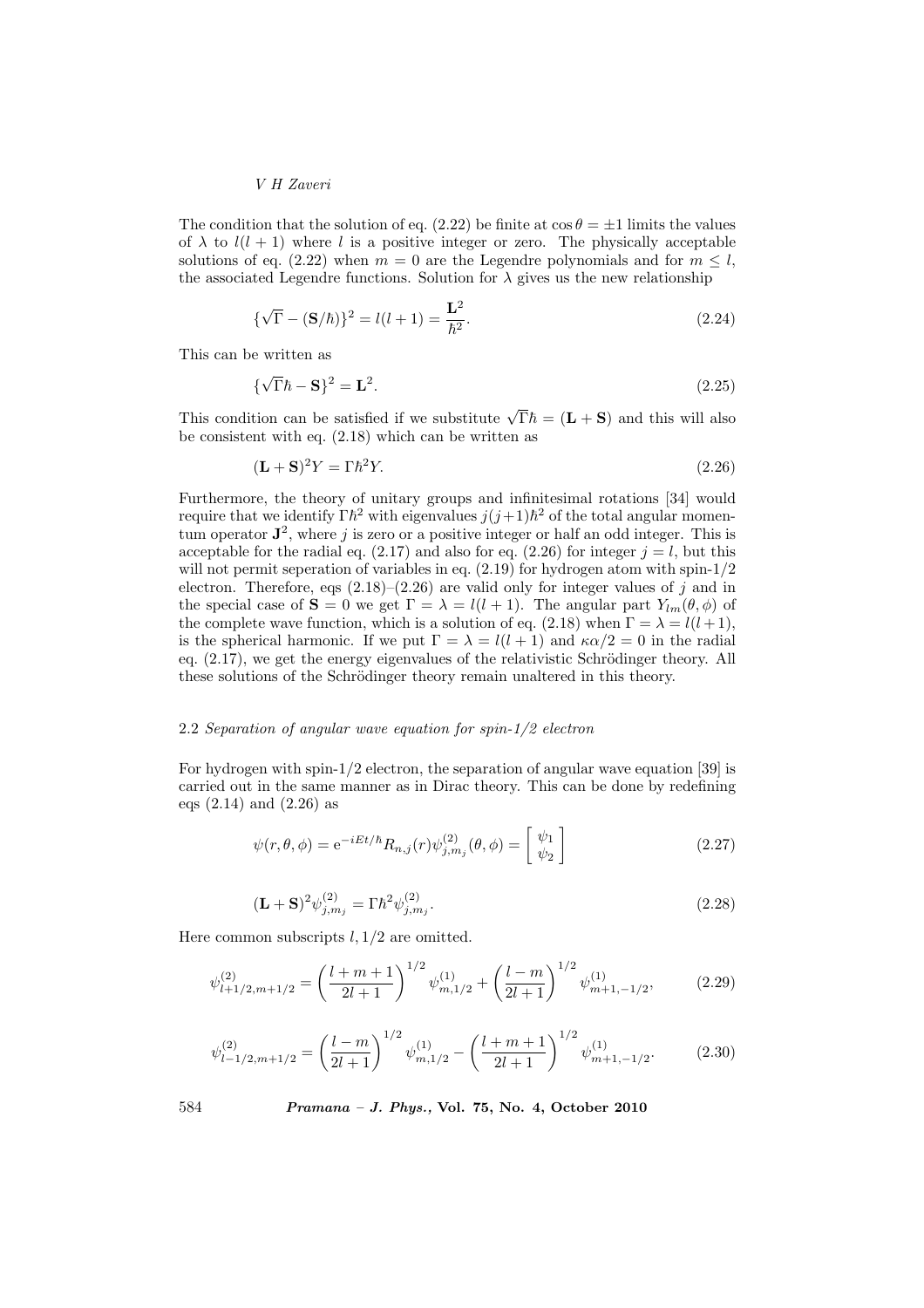Coefficients in eqs (2.29) and (2.30) are the Clebsch–Gordon coefficients [40]. Here simultaneous eigenstates of  $L^2$ ,  $S^2$ ,  $L_z$  and  $S_z$  are given by

$$
\psi_{m,\pm 1/2}^{(1)} = Y_{lm}(\theta,\phi)\chi_{\pm},\tag{2.31}
$$

where  $Y_{lm}(\theta, \phi)$  are the spherical harmonics from eq. (2.26) for  $S = 0$  and  $\chi_{\pm}$  are the unit spinors.

# 2.3 Orbit curvature affects momentum

The radial wave equation  $(2.17)$  can be rewritten in a form that resembles the classical Schrödinger wave equation. If we put  $R(r) = \chi(r)/r$  and  $E^* = E' + V$ with reference to eq. (2.2), then the equation for the modified radial wave function  $\chi$  can be written as

$$
\frac{-\hbar^2}{2m_0} \frac{\mathrm{d}^2 \chi}{\mathrm{d}r^2} + \left[ V(\mathbf{r}) - \frac{\hbar c}{r} \left( \frac{-E^*}{2m_0 c^2} \right)^{1/2} - \frac{(E^* - V)^2}{2m_0 c^2} + \frac{l(l+1)\hbar^2}{2m_0 r^2} + \frac{s(s+1)\hbar^2}{2m_0 r^2} + \frac{\hbar \sigma \cdot \mathbf{L}}{2m_0 r^2} \right] \chi = E^* \chi.
$$
\n(2.32)

Thus, the radial motion is similar to the classical motion of a particle in a potential defined by the quantity within the large brackets. The first term is equivalent to the classical kinetic energy  $p^2/2m_0$ . The first, the second and the fifth terms are the same as that in the classical Schrödinger theory. The fourth term is approximately equal to  $\mathbf{p}^4/8m_0^3c^2$  which has the form of the classical relativistic mass correction and is the same as that of the Dirac theory. The seventh term includes spin-orbit coupling. The sixth term is due to the spin itself. The third term is associated with the curvature of the circular orbit  $\kappa = 1/r$  which originates from the separation constant  $(E + K)$  given by eq. (2.9). The magnitude of this term depends on the kinetic and potential energies in addition to the curvature. For very large  $r$ this term becomes negligible. Therefore, there is a certain amount of correction to the potential energy when a particle travels along an orbit having large curvature. There is a corresponding change in momentum. This curvature term contributes only to the relativistic mass of the particle and can be conveniently analysed by substituting  $-E^* = m_0c^2 - E$ . The effect of introducing the separation constant  $(E+K)$  is equivalent to adding the term  $\kappa \alpha/2$  to the operator  $\mathbf{\nabla}^2_j$ , provided  $f(t)$ is defined by eq. (2.12).

In Dirac's analysis, the third, fifth and sixth terms do not appear at all and the seventh spin-orbit coupling term appears in the form of spin-orbit interaction energy associated with Larmor precession and Thomas precession [41]. It also includes one more term as a correction to the potential energy and is declared difficult to demonstrate experimentally.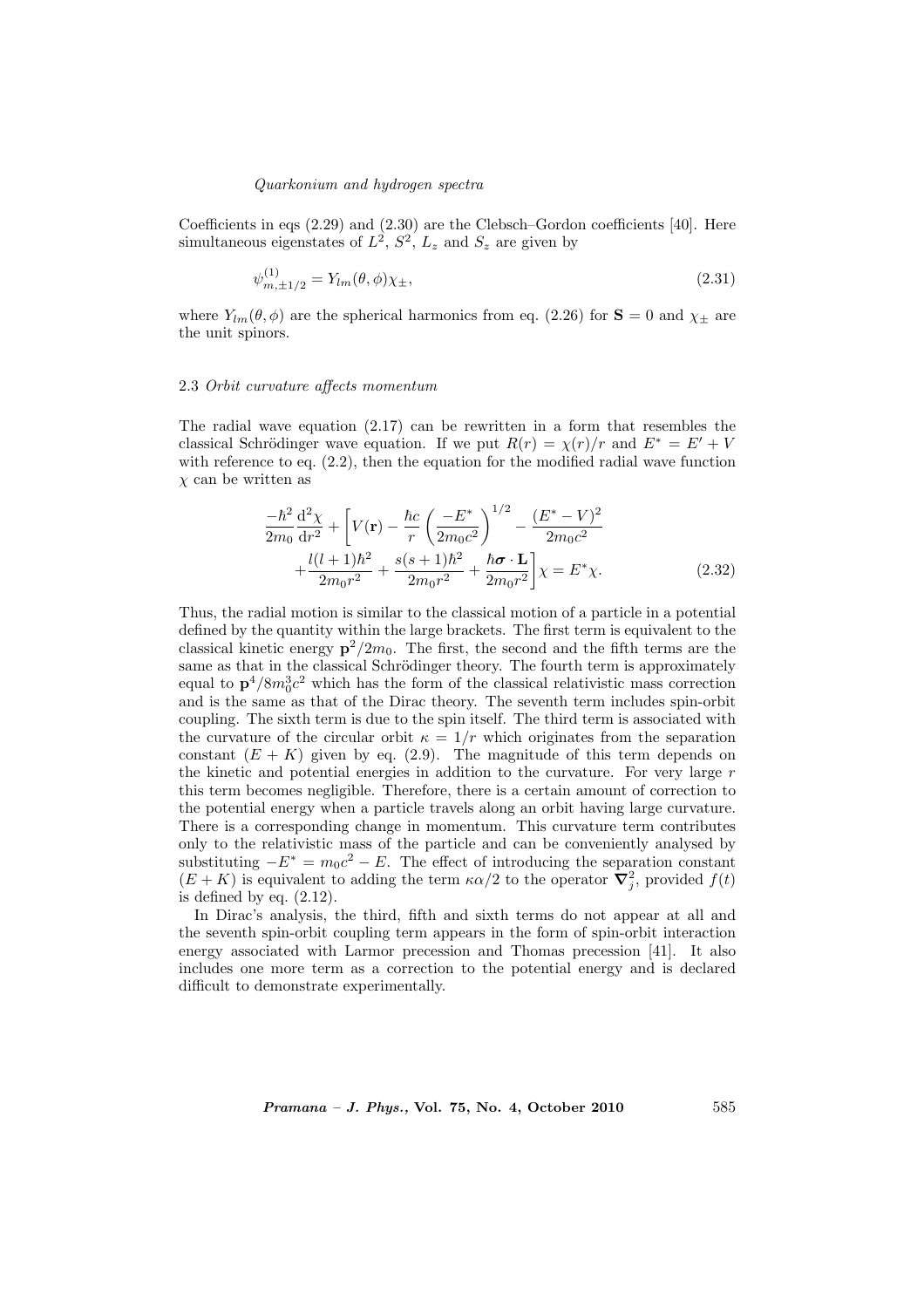#### 2.4 Spin-orbit interaction energy

The last term in brackets in eq. (2.32) has nothing to do with the spin-orbit interaction energy but the last three terms together represent additional potential energy due to total angular momentum. Spin-orbit interaction energy term is hidden within the third term which is due to curvature effect and can be demonstrated as follows. It is to be noted that  $1/r$  in this term does not have its origin in the classical Laplacian.  $\gamma$  in the following expression is the fine structure constant.

$$
-\frac{\hbar c}{r} \left(\frac{-E^*}{2m_0 c^2}\right)^{1/2} = \frac{V}{\sqrt{2}\gamma} \left(1 - \frac{m_\text{t}}{m_0} - \frac{V}{m_0 c^2}\right)^{1/2}.
$$
 (2.33)

Using eq. (2.5) we can write

−

$$
(E - V)^2 = (m_t c^2)^2 = -\hbar^2 c^2 (\nabla_j^2 + \kappa \alpha/2) + (m_0 c^2)^2,
$$
\n(2.34)

$$
\frac{m_{\rm t}}{m_0} = \pm \left[ 1 - \left( \frac{\hbar}{m_0 c} \right)^2 (\nabla_j^2 + \kappa \alpha/2) \right]^{1/2} . \tag{2.35}
$$

Equation  $(2.35)$  shows that the particles can have positive or negative relativistic mass but the rest mass is always positive. This is the difference between a particle and an antiparticle. As the second term in the bracket is small we can have

$$
\frac{m_{\rm t}}{m_0} = \pm \left[ 1 - \frac{1}{2} \left( \frac{\hbar}{m_0 c} \right)^2 (\nabla_j^2 + \kappa \alpha/2) \right]. \tag{2.36}
$$

Using eq.  $(2.3)$  we can write

$$
\nabla_j^2 = \nabla^2 - \frac{1}{\hbar^2 r^2} (\mathbf{S}^2 + 2\mathbf{L} \cdot \mathbf{S}).
$$
\n(2.37)

Substitution of eq. (2.37) in eq. (2.36) gives

$$
\frac{m_{\rm t}}{m_0} = \pm \left[ 1 + \frac{\mathbf{p}^2 r^2 + \mathbf{S}^2 + 2\mathbf{L} \cdot \mathbf{S} - (\alpha r \hbar^2 / 2)}{2m_0^2 r^2 c^2} \right].
$$
\n(2.38)

For a free particle we have  $\kappa \alpha/2 = 0$  and in the absence of spin  $S = 0$ . This reduces eq. (2.35) to Lorentz transformation equation,

$$
\frac{m}{m_0} = \pm \left[ 1 - \frac{v^2}{c^2} \right]^{-1/2}.
$$
\n(2.39)

Next we substitute eq. (2.38) with positive sign for positive energy in eq. (2.33) to obtain

$$
-\frac{\hbar c}{r} \left(\frac{-E^*}{2m_0c^2}\right)^{1/2} \approx \frac{V^{1/2}}{\gamma} \left(\frac{V}{4} \left\{-\frac{\mathbf{p}^2r^2 + \mathbf{S}^2 - (\alpha r\hbar^2/2)}{m_0^2c^2r^2}\right\}\right) -\frac{1}{2m_0^2c^2}\frac{1}{r}\frac{dV}{dr}\mathbf{L} \cdot \mathbf{S} - \frac{V^2}{2m_0c^2}\right)^{1/2}.
$$
 (2.40)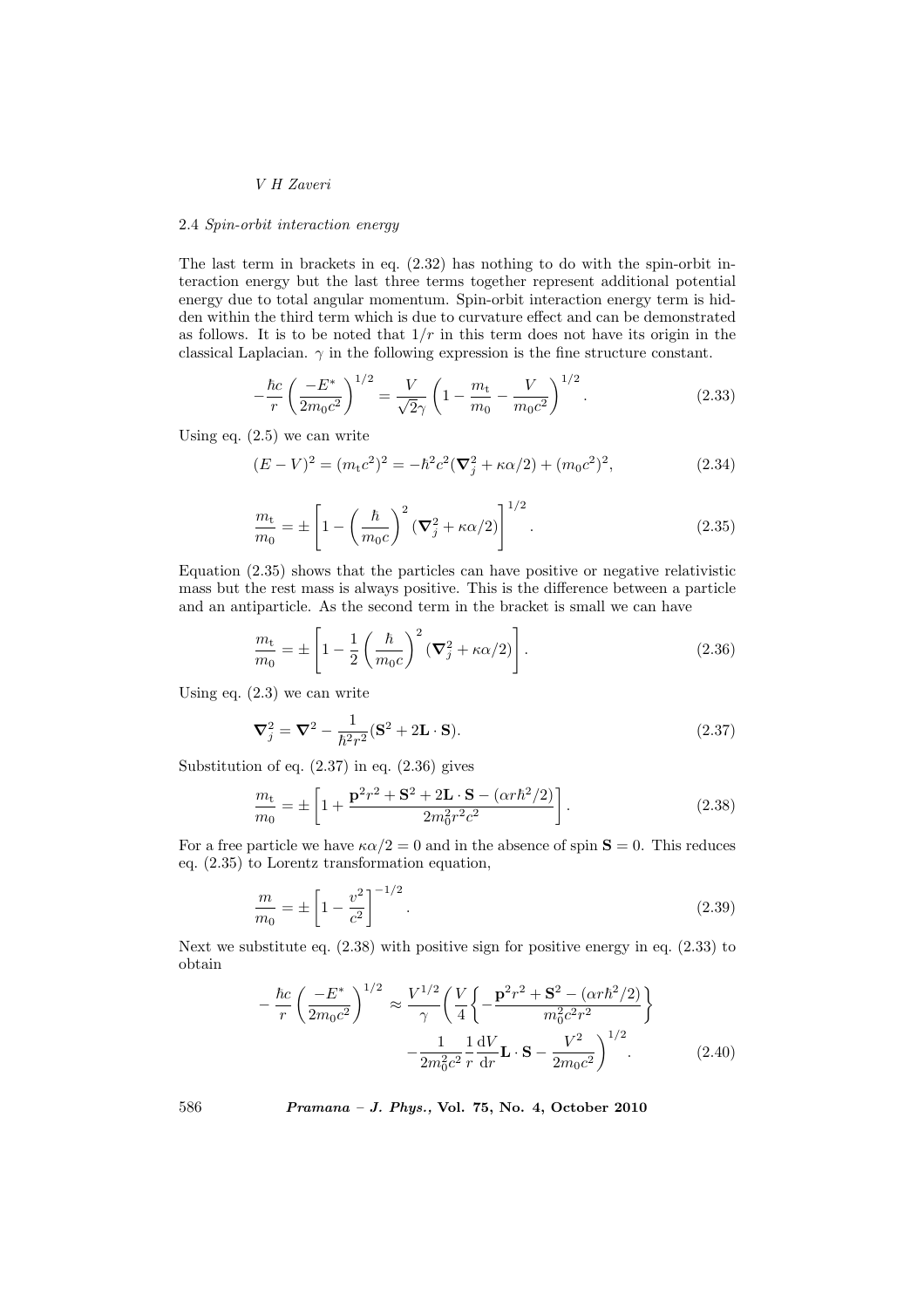The middle term on the right has the form of the spin-orbit interaction energy associated with Larmor precession and Thomas precession [34,41].

Now, we can conclude that the term  $\kappa \alpha/2$  appearing in eq. (2.9) simulates the bound state of the electron and provides coupling between the momentum, orbit curvature, spin-orbit interaction and the central Coulomb potential. Therefore, to deal with the free particle, we have to put curvature  $\kappa = 0$ , but this does not eliminate the spin and so it makes its presence felt in the presence of an external electromagnetic field as in the Pauli equation [5].

# 3. The hydrogen atom

#### 3.1 Energy levels

The second term in the radial equation (2.17) is

$$
-\frac{1}{\hbar^2 c^2} \{ (m_0 c^2)^2 - (E - V)^2 \} R
$$
  
= 
$$
-\frac{(m_0 c^2 + E - V)}{\hbar c} \frac{(m_0 c^2 - E + V)}{\hbar c} R.
$$
 (3.1)

We will substitute

$$
\alpha_1 = \frac{2(m_0c^2 + E)}{\hbar c}
$$
 and  $\alpha_2 = \frac{2(m_0c^2 - E)}{\hbar c}$ . (3.2)

Hence, with respect to eq. (2.11),  $\alpha^2 = \alpha_1 \alpha_2$ . The attractive Coulomb interaction between an atomic nucleus of charge +Ze and an electron of charge  $-e$  is represented by the potential energy  $V(r) = -Ze^2k'/r$  where k' is the Coulomb's constant. For hydrogen atom,  $Z = 1$ . We introduce these hydrogen parameters into eq. (3.1) with the fine structure constant  $\gamma$  defined as  $\gamma = e^2 k' Z/\hbar c$ .

$$
-\frac{1}{\hbar^2 c^2} \{ (m_0 c^2)^2 - (E - V)^2 \} R
$$
  
= -\alpha^2 \left( \frac{1}{4} + \frac{\gamma}{r} \left( \frac{\alpha\_2 - \alpha\_1}{2\alpha^2} \right) - \frac{\gamma^2}{r^2 \alpha^2} \right) R. \tag{3.3}

We will rewrite the radial equation (2.17) in dimensionless form by introducing a unitless independent variable  $\rho = \alpha r$ . Substitution of eqs (3.3) and (2.26) in eq. (2.17) gives

$$
\frac{1}{\rho^2} \frac{d}{d\rho} \left( \rho^2 \frac{dR}{d\rho} \right) - \left( \frac{1}{4} + \frac{\gamma}{\rho} \left( \frac{\alpha_2 - \alpha_1}{2\alpha} \right) - \frac{\gamma^2}{\rho^2} \right) R \n+ \frac{1}{2\rho} R - \frac{j(j+1)}{\rho^2} R = 0.
$$
\n(3.4)

As far as the leading terms are concerned, for sufficiently large  $\rho$  it is apparent that  $R(\rho) = \rho^n e^{\pm \frac{1}{2}\rho}$  satisfies eq. (3.4) when *n* has any finite value. This suggests that we look for an exact solution of eq. (3.4) of the form

Pramana – J. Phys., Vol. 75, No. 4, October 2010 587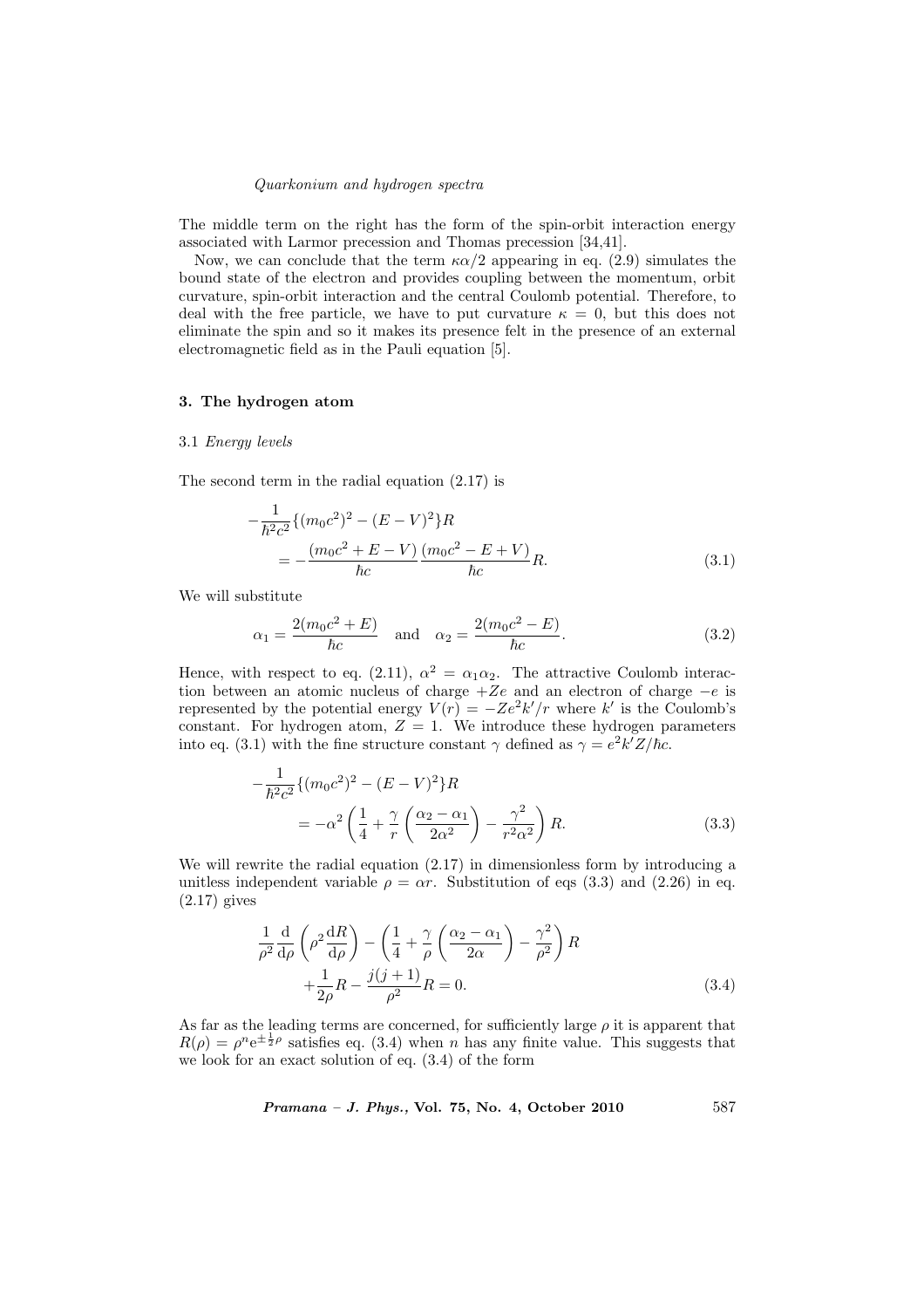$$
R(\rho) = F(\rho) \mathrm{e}^{-\frac{1}{2}\rho},\tag{3.5}
$$

where  $F(\rho)$  is a polynomial of finite order in  $\rho$ . Substitution of eq. (3.5) into eq. (3.4) gives equation for  $F(\rho)$  as

$$
F'' + \left(\frac{2}{\rho} - 1\right)F' + \left[\frac{\lambda - (1/2)}{\rho} - \frac{j(j+1) - \gamma^2}{\rho^2}\right]F = 0,
$$
\n(3.6)

where we have substituted

$$
\lambda = -\gamma \left( \frac{\alpha_2 - \alpha_1}{2\alpha} \right). \tag{3.7}
$$

Now we find a solution for  $F$  in the form

$$
F(\rho) = \rho^s (a_0 + a_1 \rho + a_2 \rho^2 + \cdots) = \rho^s L(\rho), \quad a_0 \neq 0, \quad s \ge 0.
$$
 (3.8)

Substitution of eq.  $(3.8)$  into eq.  $(3.6)$  gives us the equation for L.

$$
\rho^2 L'' + \rho \{ 2(s+1) - \rho \} L'+ [\rho \{\lambda - s - (1/2)\} + s^2 + s + \gamma^2 - j(j+1)]L = 0.
$$
 (3.9)

If we set  $\rho = 0$  in eq. (3.9), it follows from eq. (3.8) that

$$
s^2 + s + \gamma^2 - j(j+1) = 0. \tag{3.10}
$$

This quadratic equation in s has two solutions,

$$
s = -\frac{1}{2} \pm \left\{ \left( j + \frac{1}{2} \right)^2 - \gamma^2 \right\}^{1/2}.
$$
 (3.11)

The boundary condition that  $R(\rho)$  be finite at  $\rho = 0$  requires that we choose upper sign for  $s$ . It is to be noted here that, both Schrödinger's relativistic theory as well as Dirac's theory allow value of s which is slightly lesser than the permissible value. This problem does not exist in this theory. The smallest value in this theory is  $\approx (1 - \gamma^2)/2$ , well within the range  $s \geq 0$ . With this, eq. (3.9) reduces to

$$
\rho L'' + \{2(s+1) - \rho\}L' + \{\lambda - s - (1/2)\}L = 0.
$$
\n(3.12)

Equation  $(3.12)$  can be solved by substituting eq.  $(3.8)$ . The recursion relation between the coefficients of successive terms of the series is observed to be

$$
a_{\nu+1} = \frac{(\nu + s + (1/2) - \lambda)}{\nu(\nu + 1) + 2(\nu + 1)(s + 1)} a_{\nu}.
$$
\n(3.13)

If the series does not terminate, its dominant asymptotic behaviour when  $\rho \to \infty$ can be inferred from the coefficients of its high terms:

$$
\frac{a_{\nu+1}}{a_{\nu}} \to \frac{1}{\nu}.\tag{3.14}
$$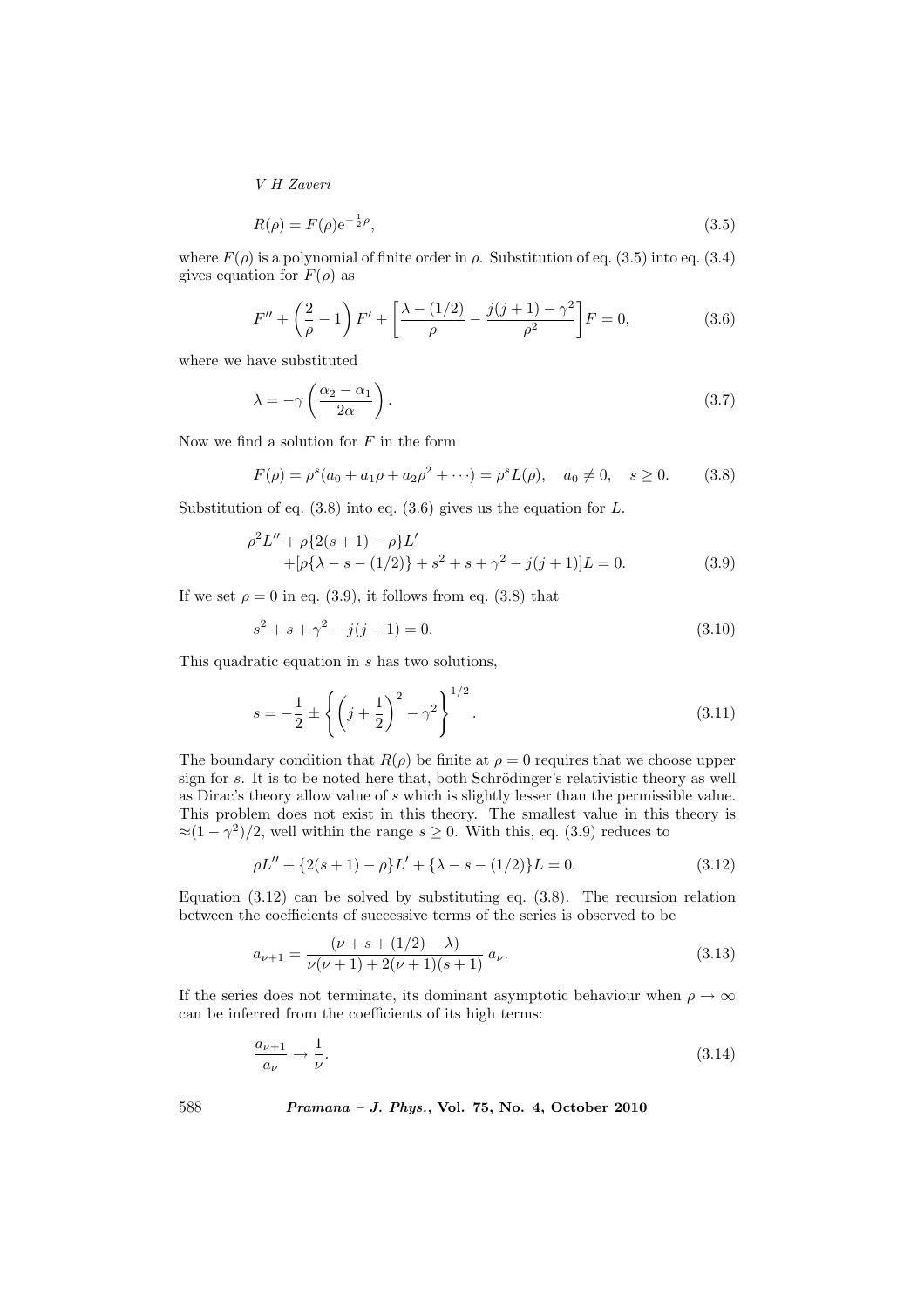This means that the series has the asymptotic form  $e^{\rho}$  and regular solution is obtained only if it terminates. Suppose that this occurs at  $\nu = n'$ , so that  $a_{n'+1} = 0$ . Then eq. (3.13) gives the relation

$$
n' + s + (1/2) - \lambda = 0, \quad n' = 0, 1, 2, \dots
$$
\n(3.15)

Substituting for s and  $\lambda$  from eqs (3.11) and (3.7) respectively, we get the energy levels of hydrogen atom as

$$
E = m_0 c^2 \left( 1 + \frac{\gamma^2}{\left[ \left\{ \left( j + \frac{1}{2} \right)^2 - \gamma^2 \right\}^{1/2} + n' \right]^2} \right)^{-1/2},
$$
\n(3.16)

where the radial quantum number  $n'$  is related to the total quantum number n by the expression

$$
n = n' + (j + (1/2)).
$$
\n(3.17)

These are exactly the same Dirac energy levels having the same total spread in energy of the fine-structure levels for a given  $n$ .

#### 3.2 Radial wave function

It is clear that eq. (3.12) has the form of associated Laguerre differential equation [34],

$$
\rho L_q^{\prime \prime p} + (p+1-\rho)L_q^{\prime p} + (q-p)L_q^p = 0. \tag{3.18}
$$

The associated Laguerre polynomials  $L_q^p$  can be constructed according to the formula

$$
L_q^p(\rho) = \sum_{k=0}^{q-p} (-1)^{k+p} \frac{[q!]^2 \rho^k}{(q-p-k)!(p+k)!k!}.
$$
\n(3.19)

In eq. (3.12), we have  $p = 2s + 1$ ,  $(q - p) = \lambda - s - (1/2)$  and  $q = \lambda + s + (1/2)$ . Comparison with eq. (3.15) shows that  $(q - p)$  are integers but p and q are not integers. Therefore, it is possible to solve eq. (3.12) using Laguerre polynomials only if we introduce the approximations  $p \approx 2j + 1$  and  $q \approx \lambda - s + 2j + (1/2)$  by ignoring  $\gamma^2$  term in s. Hence we get

$$
L_{\lambda-s+2j+(1/2)}^{2j+1}(\rho)
$$
  
= 
$$
\sum_{k=0}^{\lambda-s-(1/2)} (-1)^{k+2j+1} \frac{[(\lambda-s+2j+(1/2))!]^2 \rho^k}{(\lambda-s-(1/2)-k)!(2j+1+k)!k!}
$$
 (3.20)

This will yield two associated Laguerre polynomials  $L_q^p$  corresponding to two values of  $\lambda$  associated with two spinors which are applicable to positive as well as the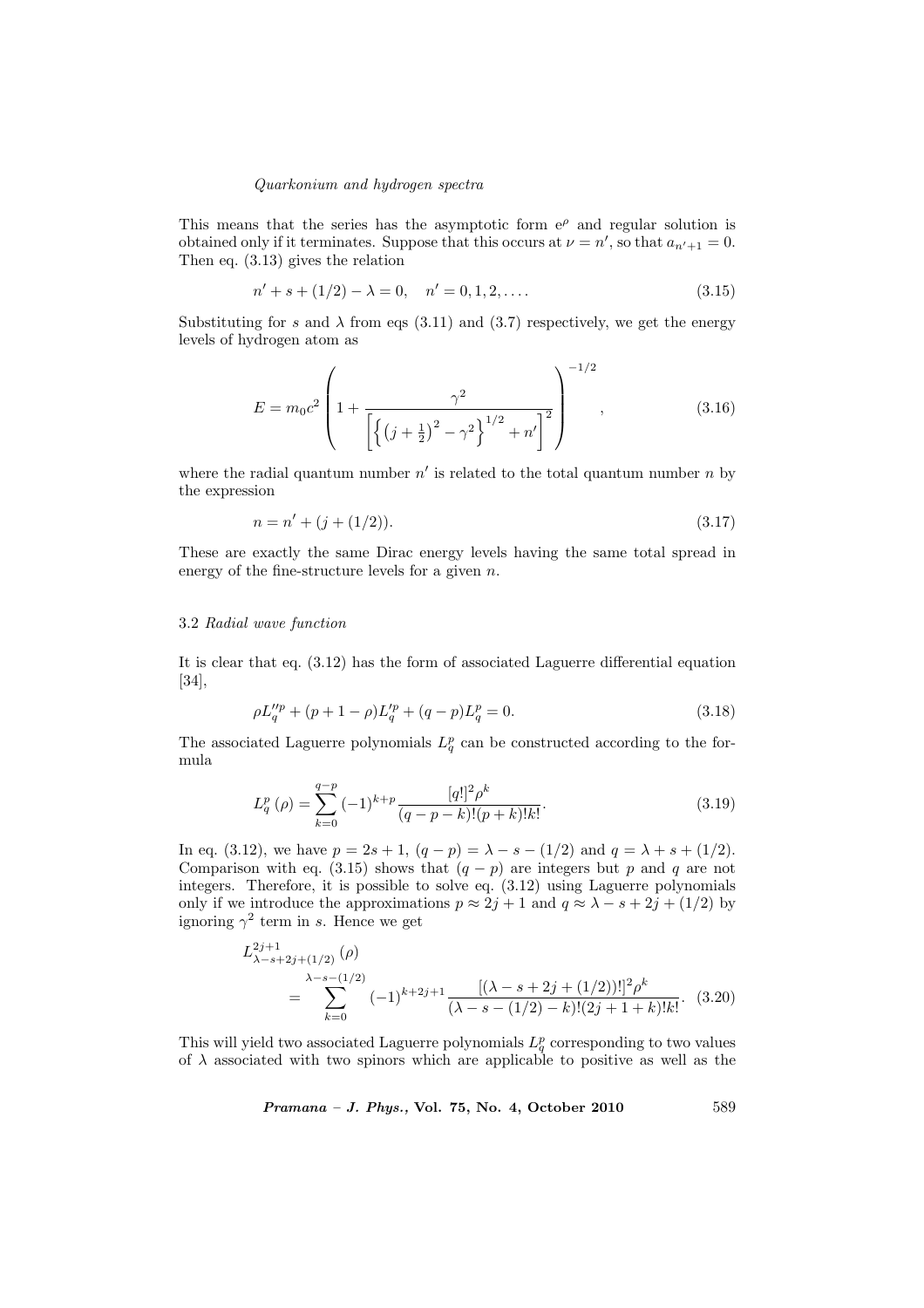negative energy solutions. The resulting approximate radial wave function is of the form  $e^{-\frac{1}{2}\rho} \rho^s \tilde{L}_{\lambda-s+2j+(1/2)}^{2j+1}$  and the normalization constant can be found by using the generating function to evaluate the integral

$$
\int_0^\infty e^{-\rho} \rho^{2s} \left[ L_{\lambda-s+2j+(1/2)}^{2j+1}(\rho) \right]^2 \rho^2 d\rho. \tag{3.21}
$$

# 4. The quarkonium extension

The theory of the preceding sections can be extended to quarkonium physics [42] as follows. We use the relativistic Hamiltonian of the form

$$
H = H_0 + V_0(r),
$$
\n(4.1)

where  $H_0$  is the relativistic kinetic energy [13–15] given by

$$
H_0 = \sqrt{p^2 + m_1^2} + \sqrt{p^2 + m_2^2}.
$$
\n(4.2)

Here  $m_1$ ,  $m_2$  are the masses of quark and antiquark, p is the momentum and the units are so chosen that  $\hbar = c = 1$ .  $V_0(r)$  is chosen to be the one-gluon-exchange Coulomb plus linear potential also known as the Cornell potential [11,12] given by

$$
V_0(r) = -\frac{4\alpha_s}{3r} + \sigma r + D,\tag{4.3}
$$

where  $\alpha_s$  is the QCD effective coupling constant,  $\sigma$  is the string tension and D is a constant. Hence, for charmonium  $(c\bar{c})$  and bottomonium  $(b\bar{b})$  we get the wave equation of the form

$$
E\psi = \left\{2\sqrt{p^2 + m_q^2} + V_0\right\}\psi.
$$
\n(4.4)

$$
i\frac{\partial\psi}{\partial t} = 2[-\nabla_j^2 + m_q^2]^{1/2}\psi + V_0\psi.
$$
\n(4.5)

If we substitute  $\psi(\mathbf{r},t) = z(\mathbf{r})f(t)$  and divide thru by  $zf$ , we get

$$
i\frac{1}{f}\frac{\mathrm{d}f}{\mathrm{d}t} = \frac{2}{z}\left[-\nabla_j^2 + m_q^2\right]^{1/2}z + V_0.
$$
\n(4.6)

If we define another function  $u(\mathbf{r})$  such that

$$
\frac{1}{z} \left[ 1 - \frac{1}{m_q^2} \nabla_j^2 \right]^{1/2} z = \left[ 1 - \frac{1}{m_q^2} \frac{1}{u} \nabla_j^2 u \right]^{1/2},\tag{4.7}
$$

then we can write eq. (4.6) as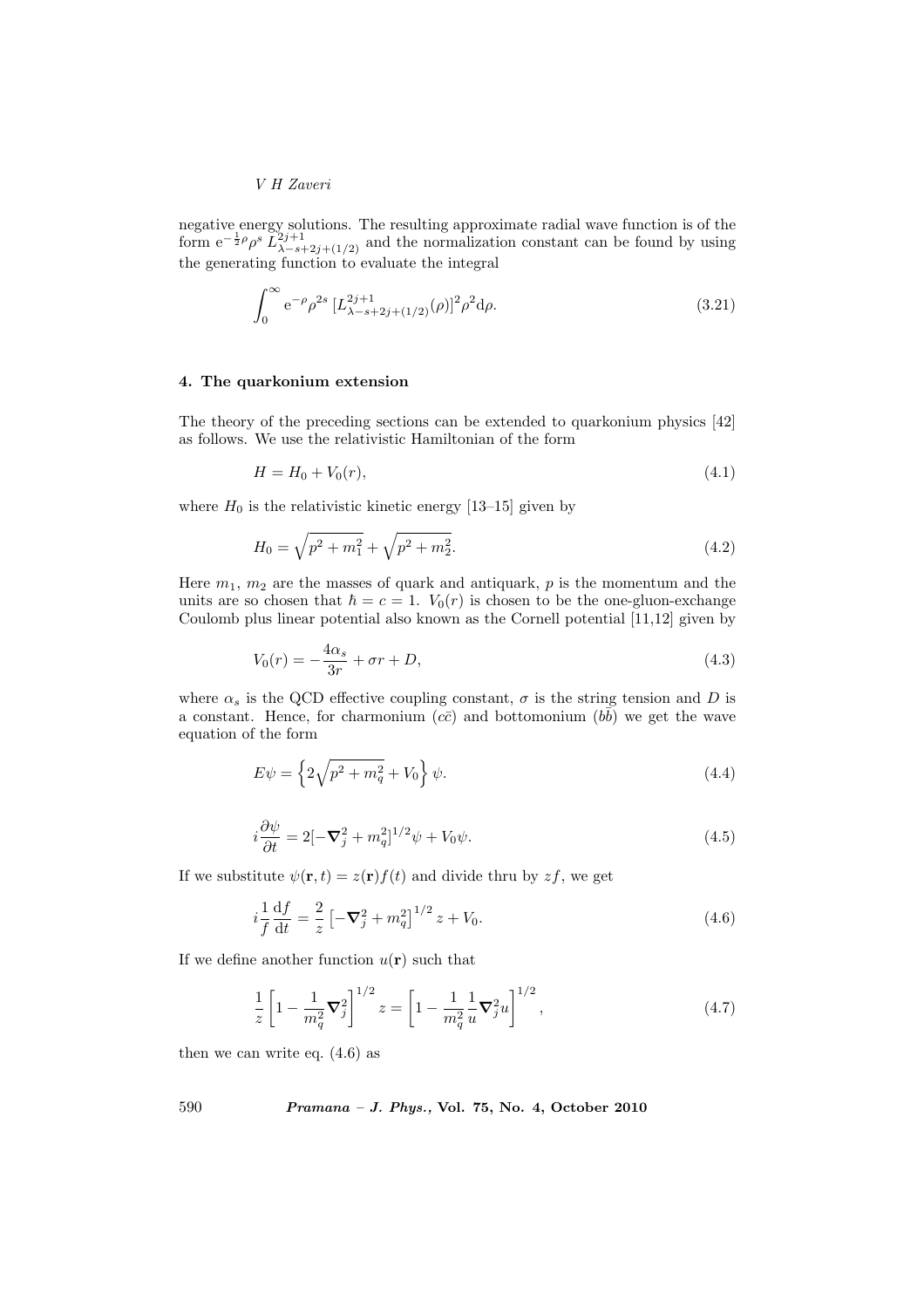$$
i\frac{1}{f}\frac{\mathrm{d}f}{\mathrm{d}t} = 2\left[-\frac{1}{u}\nabla_j^2 u + m_q^2\right]^{1/2} + V_0.
$$
\n(4.8)

As the left-hand side depends only on  $t$  and right-hand side only on  $r$ , both sides must be equal to the same separation constant which in this case is  $(E + K_q)$  where

$$
K_q = (E - V_0) \left[ -1 + \left\{ 1 + \frac{2\kappa\alpha}{(E - V_0)^2} \right\}^{1/2} \right].
$$
 (4.9)

We define  $\alpha$  for  $c\bar{c}$  and  $b\bar{b}$  with the relation

$$
\alpha = \frac{1}{2} \{ E^2 - 4m_q^2 \}^{1/2}.
$$
\n(4.10)

Equation for  $f$  can be easily integrated to give

$$
f(t) = C \exp(-i(E + K_q)t),\tag{4.11}
$$

where  $C$  is an arbitrary constant and the equation for  $u$  becomes

$$
\left(\nabla_j^2 + \kappa \alpha/2\right)u(\mathbf{r}) = \left\{m_q^2 - \frac{1}{4}(E - V_0)^2\right\}u(\mathbf{r}).\tag{4.12}
$$

Separation of radial and angular wave equations is accomplished by steps identical to eqs  $(2.14)$ – $(2.16)$ . This gives us a radial equation of the form

$$
\frac{1}{r^2}\frac{d}{dr}\left(r^2\frac{dR}{dr}\right) - \left\{m_q^2 - \frac{1}{4}(E - V_0)^2\right\}R + \frac{\alpha}{2r}R - \frac{\Gamma}{r^2}R = 0.
$$
 (4.13)

The angular wave equation and its further separation is exactly the same as eqs  $(2.18)$  to  $(2.31)$ . In radial equation we substitute

$$
\alpha_1 = \frac{1}{2}(E + 2m_q)
$$
 and  $\alpha_2 = \frac{1}{2}(E - 2m_q).$  (4.14)

$$
\frac{1}{\rho^2} \frac{d}{d\rho} \left( \rho^2 \frac{dR}{d\rho} \right) + \left( 1 - \frac{V_0 E}{2\alpha^2} + \frac{V_0^2}{4\alpha^2} \right) R + \frac{1}{2\rho} R - \frac{\Gamma}{\rho^2} R = 0.
$$
 (4.15)

Substitution of eqs (4.3) and (3.5) gives

$$
F'' + \left(\frac{2}{\rho} - 1\right) F' + \left[\frac{\sigma^2}{4\alpha^4} \rho^2 + \frac{\sigma(D - E)}{2\alpha^3} \rho + \left(\frac{4\alpha_s^2}{9} - \Gamma\right) \frac{1}{\rho^2} + \left(\frac{2\alpha_s (E - D)}{3\alpha} - \frac{1}{2}\right) \frac{1}{\rho} + \left\{\frac{5}{4} + \frac{1}{2\alpha^2} \left(\frac{D^2}{2} - ED - \frac{4\alpha_s \sigma}{3}\right)\right\} \Big| F = 0.
$$
 (4.16)

Substitution of eq. (3.8) and dividing thru by  $\rho^{(s-2)}$  yields

Pramana – J. Phys., Vol. 75, No. 4, October 2010 591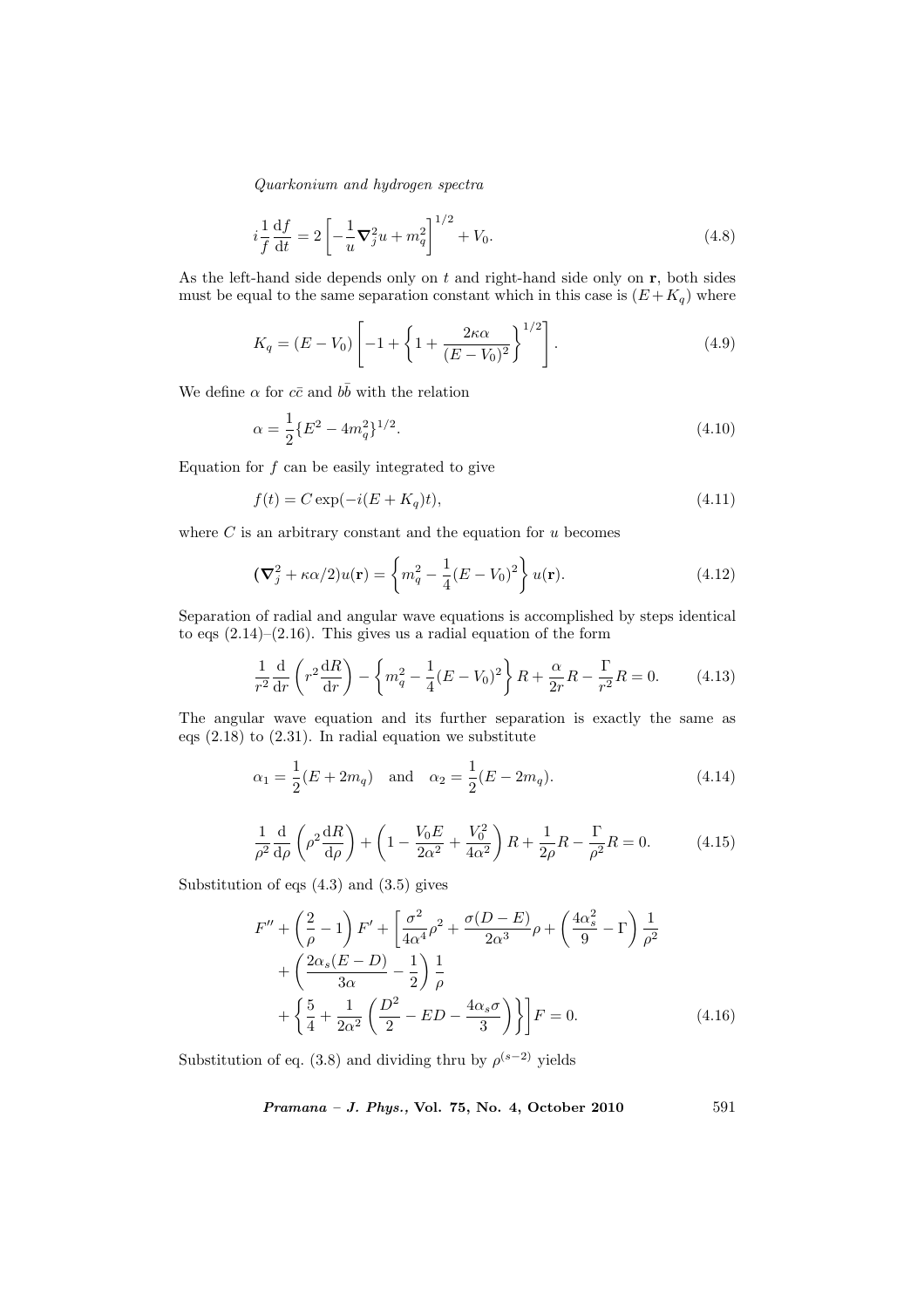$$
\rho^2 L'' + \rho \{ 2(s+1) - \rho \} L'+ [s(s+1) + (H-s)\rho + G\rho^2 + B\rho^3 + A\rho^4 + C]L = 0, \qquad (4.17)
$$

where

$$
A = \frac{\sigma^2}{4\alpha^4}, \quad B = \frac{\sigma(D - E)}{2\alpha^3}, \quad C = \left(\frac{4\alpha_s^2}{9} - \Gamma\right),\tag{4.18}
$$

$$
H = \left(\frac{2\alpha_s (E - D)}{3\alpha} - \frac{1}{2}\right), \quad G = \left\{\frac{5}{4} + \frac{1}{2\alpha^2} \left(\frac{D^2}{2} - ED - \frac{4\alpha_s \sigma}{3}\right)\right\}.
$$
\n(4.19)

If we put  $\rho = 0$  in eq. (4.17) then we must have

$$
s(s+1) + C = 0,\t\t(4.20)
$$

$$
s = -\frac{1}{2} + \left\{ \left( j + \frac{1}{2} \right)^2 - \frac{4\alpha_s^2}{9} \right\}^{1/2}.
$$
 (4.21)

This reduces eq. (4.17) to

$$
\rho L'' + \{2(s+1) - \rho\}L' + [A\rho^3 + B\rho^2 + G\rho + (H - s)]L = 0.
$$
 (4.22)

Equation  $(4.22)$  can be solved by substituting eq.  $(3.8)$ . The recursion relation between the coefficients of successive terms of the series is observed to be

$$
a_{\nu+1} = \frac{(\nu - A\rho^3 - B\rho^2 - G\rho - (H - s))}{\nu(\nu + 1) + 2(\nu + 1)(s + 1)} a_{\nu}.
$$
\n(4.23)

Suppose that the series terminates at  $\nu = n'$ , so that  $a_{n'+1} = 0$ . Then eq. (4.23) gives a cubic equation in  $\rho$ ,

$$
A\rho^3 + B\rho^2 + G\rho + (H - s - n') = 0, \quad n' = 0, 1, 2, .... \tag{4.24}
$$

Substitution of eqs (4.18), (4.19), (4.21) in eq. (4.24), and  $\rho = \alpha r$  gives

$$
r^{3} + \frac{2(D - E)}{\sigma}r^{2} + \frac{1}{\sigma^{2}}\left(5\alpha^{2} + D^{2} - 2ED - \frac{8\alpha_{s}\sigma}{3}\right)r + \frac{4}{\sigma^{2}}\left[\frac{2}{3}\alpha_{s}(E - D) - \alpha\left[\left\{\left(j + \frac{1}{2}\right)^{2} - \frac{4\alpha_{s}^{2}}{9}\right\}^{1/2} + n'\right]\right] = 0.
$$
 (4.25)

Substitution of the following gives eq. (4.27).

$$
r = \left(r_1 - \frac{2(D - E)}{3\sigma}\right),\tag{4.26}
$$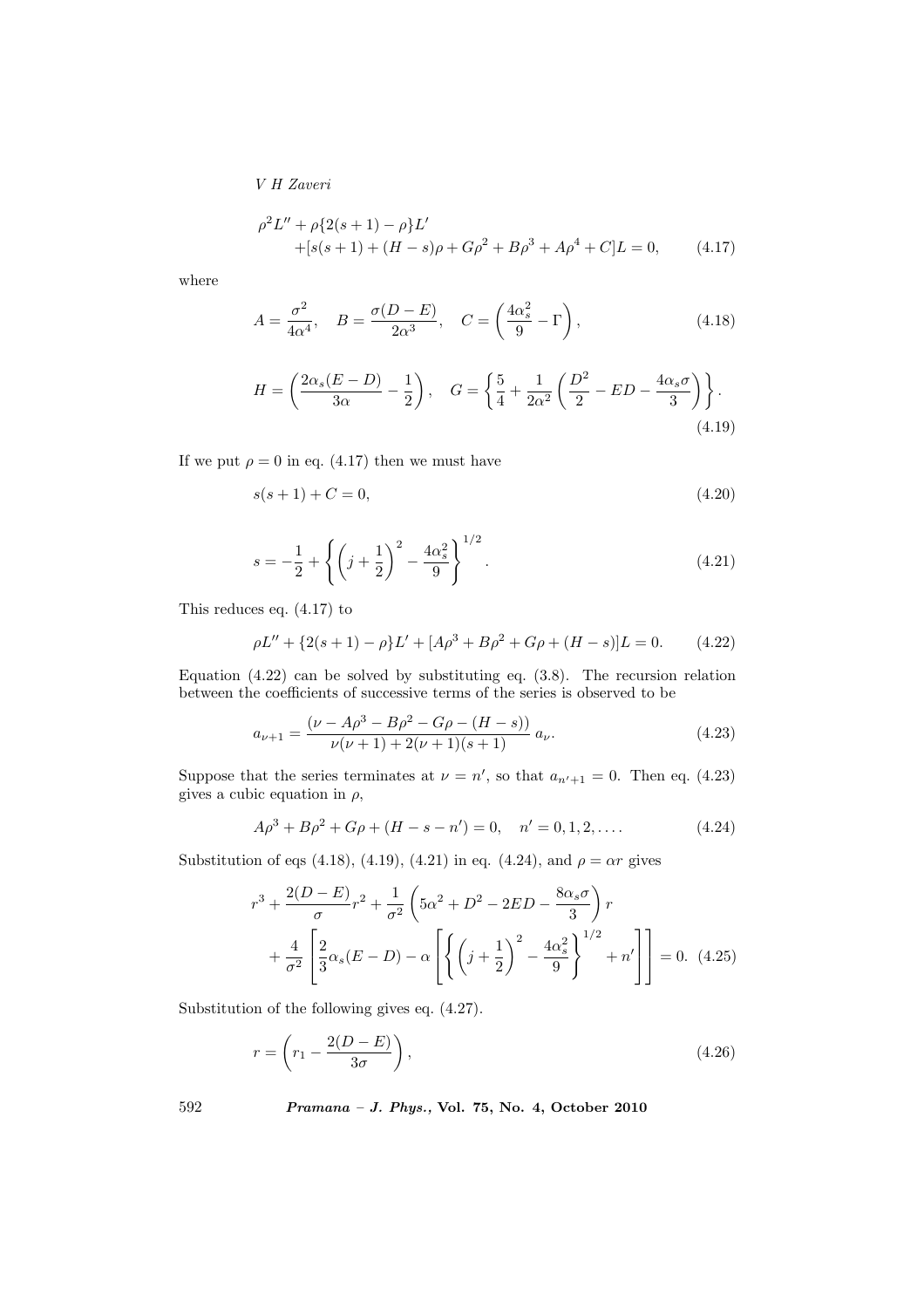$$
r_1^3 + ar_1 + b = 0,\t\t(4.27)
$$

where

$$
a = \left[\frac{1}{\sigma^2} \left(5\alpha^2 + D^2 - 2ED - \frac{8\alpha_s \sigma}{3}\right) - \frac{4(D - E)^2}{3\sigma^2}\right],
$$
 (4.28)

$$
b = \frac{16}{27} \frac{(D - E)^3}{\sigma^3} - \frac{2(D - E)}{3\sigma^3} \left( 5\alpha^2 + D^2 - 2ED - \frac{8\alpha_s \sigma}{3} \right) + \frac{4}{\sigma^2} \left[ \frac{2}{3} \alpha_s (E - D) - \alpha \left[ \left\{ \left( j + \frac{1}{2} \right)^2 - \frac{4\alpha_s^2}{9} \right\}^{1/2} + n' \right] \right].
$$
 (4.29)

Cubic eq. (4.27) has the solution

$$
r_1 = \left(-\frac{b}{2} + d\right)^{1/3} + \left(-\frac{b}{2} - d\right)^{1/3},
$$

where

$$
d = \sqrt{\frac{a^3}{27} + \frac{b^2}{4}}.\tag{4.30}
$$

Equation (4.22) has the form of associated Laguerre differential equation (3.18). Therefore, it follows that

$$
p = 2s + 1, \quad (q - p) = A\rho^{3} + B\rho^{2} + G\rho + (H - s)
$$
\n(4.31)

and

$$
q = A\rho^3 + B\rho^2 + G\rho + (H + s + 1). \tag{4.32}
$$

From eq. (4.24) we get  $(q - p) = n'$  = integer, but p and q are not integers. Therefore, it is possible to solve eq. (4.22) using Laguerre polynomials only if we introduce the approximations  $p \approx 2j+1$  and  $q = A\rho^3 + B\rho^2 + G\rho + (H - s + 2j + 1)$ by ignoring the term containing  $\alpha_s^2$  in s. Separation of the angular wave equation will be as for the spin- $1/2$  particle.

# 5. Heavy quarkonium spectra

Here we highlight the fundamental differences in the application of this theory to hydrogen and quarkonium. For hydrogen, the radial distance parameter  $r$  does not appear in eq. (3.15) and therefore it has only a statistical interpretation and we can only compute its expectation value. For quarkonium, however, r appears in eq.  $(4.24)$  and it is possible to define r even before defining the wave function. In fact, the established value of  $r$  defines the wave function. Therefore,  $r$  does not have a statistical interpretation. This does not mean violation of uncertainty principle because we are not predicting both energy level and the radial distance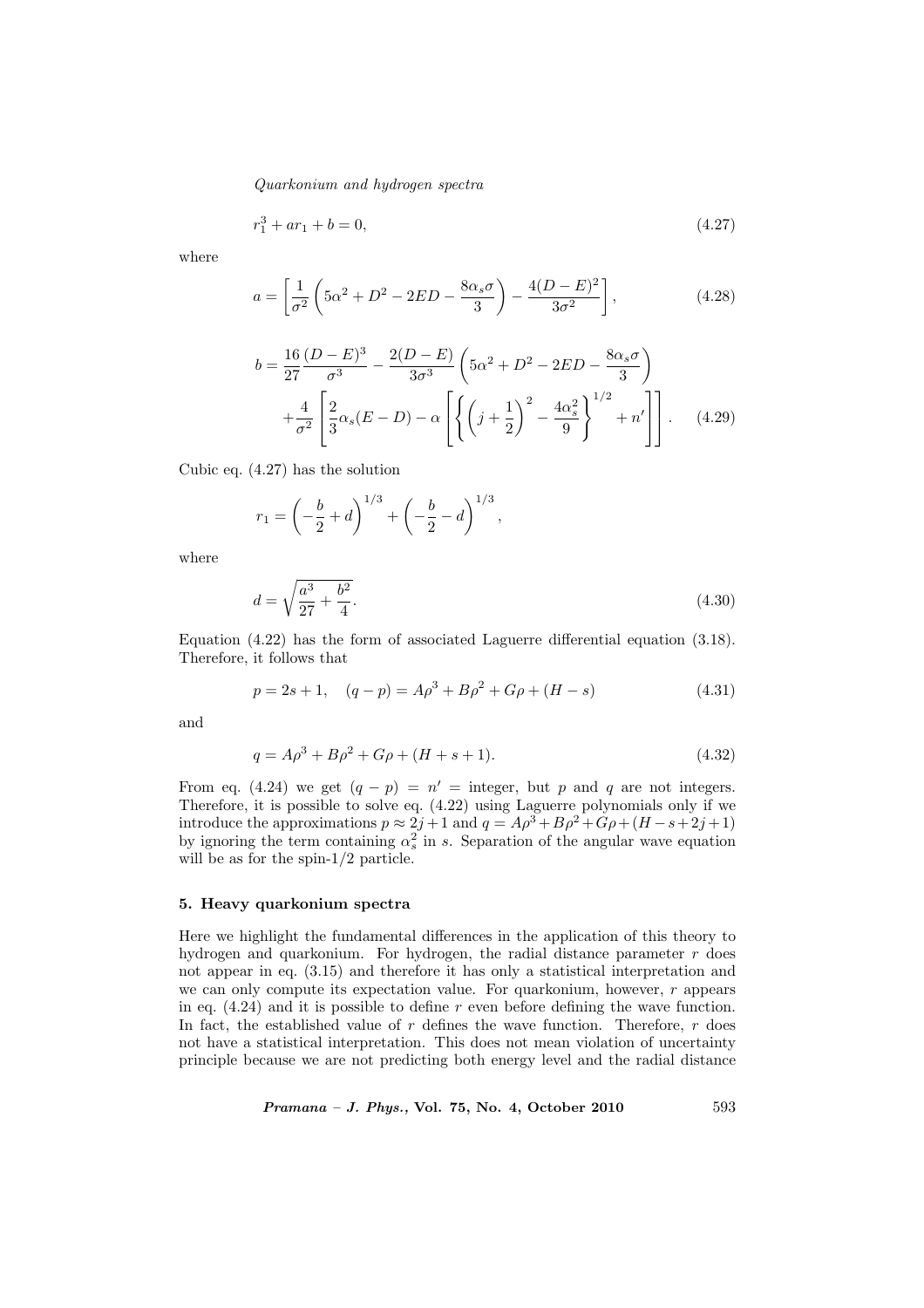| $n'l_i$    | $E$ (GeV) | $Expt.$ (MeV) | $r$ (fm)  | $\sigma$ (GeV <sup>2</sup> ) |
|------------|-----------|---------------|-----------|------------------------------|
| $1P_{1/2}$ | 3.096916  | $\pm 0.011$   | 1.1050359 | 1.028435                     |
| $1P_{3/2}$ | 2.9804    | $\pm 1.2$     | "         | , ,                          |
| $2P_{1/2}$ | 3.5562    | $\pm 0.09$    | 1.3354474 | 0.921835                     |
| $2P_{3/2}$ | 3.41476   | $\pm 0.35$    | "         | "                            |
| $3P_{1/2}$ | 3.686093  | $\pm 0.034$   | 0.9149081 | 1.46332                      |
| $3P_{3/2}$ | 3.52593   | $\pm 0.27$    | "         | ,,                           |
| $4P_{1/2}$ | 3.6380    | $\pm 4.0$     | 1.1376934 | 1.16552                      |
| $4P_{3/2}$ | 3.51066   | $\pm 0.07$    | "         | , ,                          |
| $5P_{1/2}$ | 3.929     | $\pm 5.4$     | 0.6963006 | 2.215                        |
| $5P_{3/2}$ | 3.7711    | $\pm 2.4$     | "         | "                            |
| $6P_{1/2}$ | 4.153     | $\pm 3.0$     | 2.0569224 | 0.67248                      |
| $6P_{3/2}$ | 4.039     | $\pm 1.0$     | "         | , ,                          |
| $7P_{1/2}$ | 4.421     | $\pm 4.0$     | 1.5351580 | 0.9896                       |
| $7P_{3/2}$ | 4.290     |               | "         | "                            |

**Table 1.** Charmonium ( $c\bar{c}$ ) results with  $\alpha_s = 0.3$ ,  $m_q = 1.25$  GeV and  $D = 0$ .  $r$  (fm) =  $r/5.06763628483$ .

simultaneously but we are using the measured energy levels of two spin states as the input parameters to theoretically determine the radial distance. The results for the charmonium spectra are shown in table 1 and for the bottomonium spectra in table 2. Here we can see how it is possible to predict the exact value of  $r$ . The string tension  $\sigma$  is sensitive to variation in the radial distance r and therefore it is possible to simultaneously predict both r and  $\sigma$  using iterative method which is based on the procedure of radial distance balancing. In this model the experimentally observed quarkonium energy levels are used as input parameters and what is predicted is the radial distance r and the string tension  $\sigma$ . So the conformance to the observed energy levels is 100%. The main criterion behind the iterative method is that, between the two spin-dependent states  $(l + s)$  and  $(l - s)$ , only one common radial distance is permissible and this radial distance is associated with a specific value of the string tension  $\sigma$ . Unlike other non-relativistic and semi-relativistic models,  $\sigma$  in this relativistic model is a variable output parameter. We classify the quarkonium bound states with the label  $n'l_j$  where  $n'$  is the radial quantum number,  $S, P, D, F$ are used for the orbital angular momentum eigenvalue  $l = 0, 1, 2, 3$  respectively, and total angular momentum eigenvalue j can take on two values  $l + s$  and  $l - s$ where for quarks  $s = 1/2$ . Here we clarify that our model developed in §4 is valid only for quark systems having the same spin states for both the quarks, i.e., either both quarks have  $l + s$  state or both have  $l - s$  state. The model becomes very complicated if one of the quark has  $l + s$  state and the other  $l - s$  state.

The classification presented in tables 1 and 2 is only one out of the several configurations which are possible in this theory. All  $n'P_{1/2}$  states can also be defined as  $n'S_{1/2}$  states, however S states do not occur in spin-dependent pairs. So the radial distance for this state cannot be pinned down like other states. Besides, as can be seen from the tables, the entire quarkonium spectra can be explained with  $P$ ,  $D$  or  $F$  states. So  $S$  states may not be existing at all. Secondly, one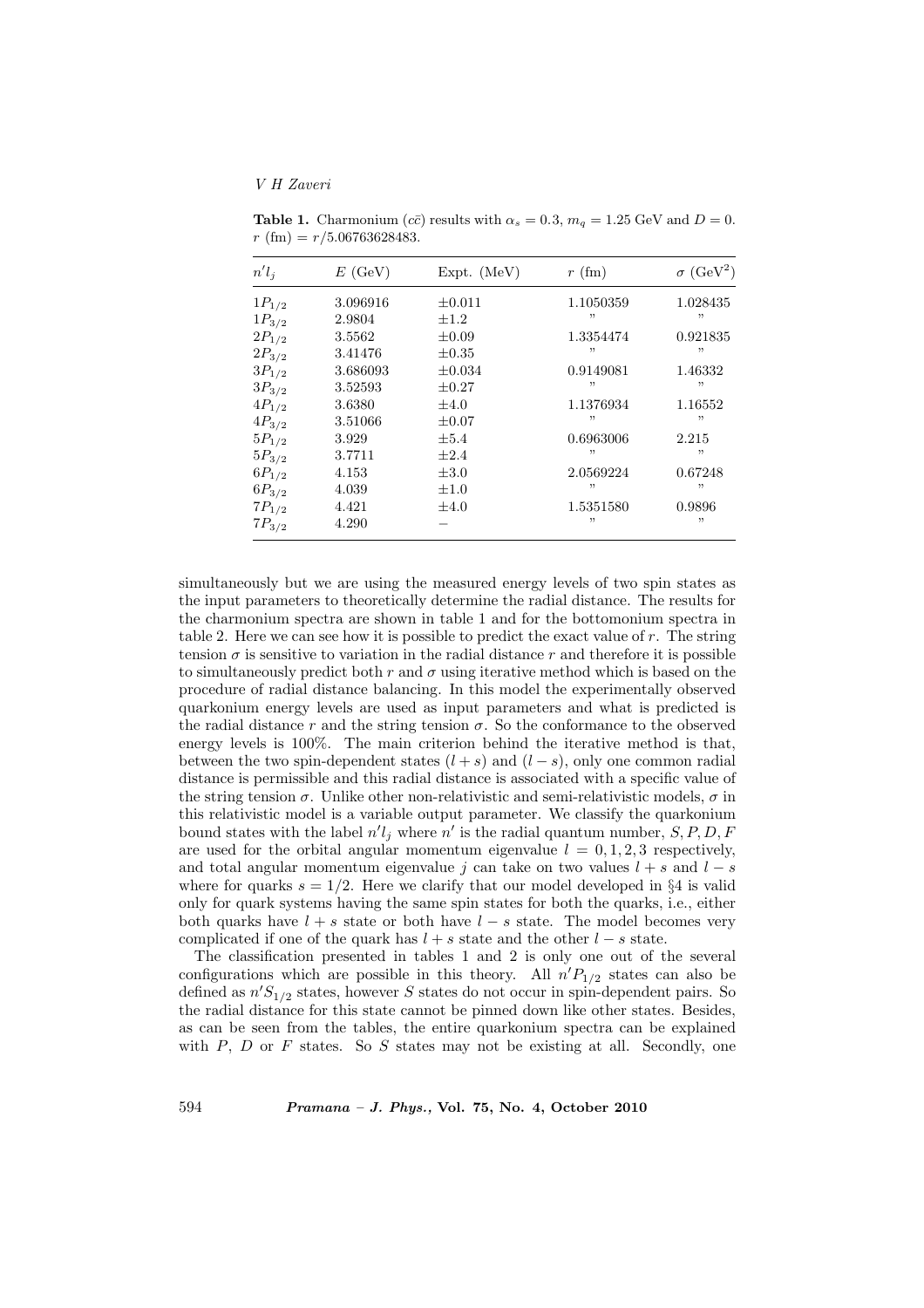| $n'l_i$    | $E$ (GeV) | $Expt.$ (MeV) | $r$ (fm)  | $\sigma$ (GeV <sup>2</sup> ) |
|------------|-----------|---------------|-----------|------------------------------|
| $1P_{1/2}$ | 9.4603    | $\pm 0.26$    | 0.9311968 | 3.987                        |
| $1P_{3/2}$ | 9.420     |               | "         | , ,                          |
| $2P_{1/2}$ | 10.0236   | $\pm 0.31$    | 0.6721207 | 5.73269                      |
| $2P_{3/2}$ | 9.91221   | $\pm 0.40$    | "         | , ,                          |
| $2D_{3/2}$ | 9.91221   | $\pm 0.40$    | 4.9635941 | 0.7583                       |
| $2D_{5/2}$ | 9.89278   | $\pm 0.40$    | "         | , ,                          |
| $2F_{5/2}$ | 9.89278   | $\pm 0.40$    | 2.5353616 | 1.49095                      |
| $2F_{7/2}$ | 9.85944   | $\pm 0.52$    | "         | , ,                          |
| $3P_{1/2}$ | 10.26865  | $\pm 0.55$    | 9.9546316 | 0.382645                     |
| $3P_{3/2}$ | 10.25546  | $\pm 0.55$    | "         | , ,                          |
| $3D_{3/2}$ | 10.25546  | $\pm 0.55$    | 5.3828776 | 0.709295                     |
| $3D_{5/2}$ | 10.2325   | $\pm 0.6$     | "         | , ,                          |
| $3F_{5/2}$ | 10.2325   | $\pm 0.6$     | 1.2616777 | 3.0839                       |
| $3F_{7/2}$ | 10.1611   | $\pm 1.7$     | "         | "                            |
| $4P_{1/2}$ | 10.5794   | $\pm 1.2$     | 0.2311844 | 18.6851                      |
| $4P_{3/2}$ | 10.3552   | $\pm 0.5$     | , ,       | "                            |

**Table 2.** Bottomonium  $(b\bar{b})$  results with  $\alpha_s = 0.2$ ,  $m_q = 4.63$  GeV and  $D = 0$ .  $r$  (fm) =  $r/5.06763628483$ .

can also change the radial quantum number  $n'$  and get a different radial distance and a wave function for the same energy level. Similarly, P state can be changed to D or F state. Such manipulations are possible only because r and  $\sigma$  are not measurable parameters. Severe restrictions on this model can be imposed only if the experimental physics can come up with a way of measuring the radial distance or the string tension. Due to the latitude and the flexibility in this theory, any newly discovered energy level can be easily accommodated in the model. This theory has presented several predictions for r and  $\sigma$ , and so what is required from the experimental physics is to come up with a way to measure these parameters.

One major difference between this model and the other non-relativistic and semirelativistic models is the size of the  $q\bar{q}$  system. Generally, this size varies between 0.2 and 1 fm. In our model it can go as high as 10 fm. In this connection it is interesting to note that the rms radii given in [43,44] have some similarity to this model. Similarly, most models use a constant value of  $\sigma$ . Typically,  $\sigma = 0.18 \text{ GeV}^2$ . In our case  $\sigma$  varies between 0.4 and 19. For these reasons, it is not very meaningful to make any comparison with the Sommer scale [45,46]. One of the lattice QCD study does point out that  $\sigma$  may not be a constant, but some function of r [47]. Perhaps this is the only model which directly introduces the quark spin  $s = 1/2$  in the dynamics of motion. Rest of the models following the guidelines of perturbative and lattice QCD use the concept of total spin  $S = 0$  and 1, which gets introduced as a perturbation to the spin-independent kinetic energy of the system.

### 6. Conclusion

Spin is successfully introduced in the new relativistic wave equation. The resulting energy levels of hydrogen atom in this theory are exactly the same as that of Dirac's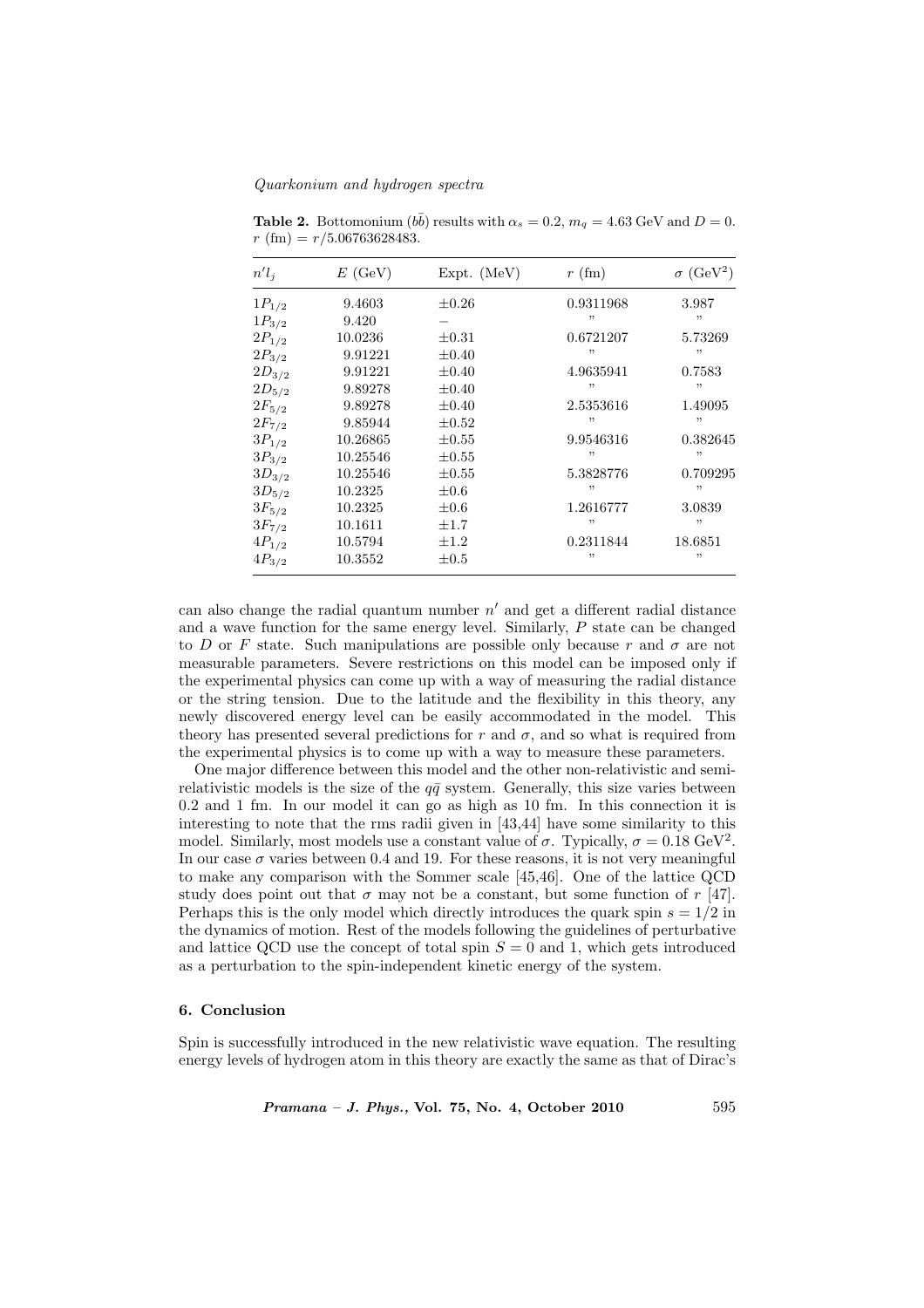theory. The separation of the new wave equation in spherical polar coordinates is as simple as that of the Schrödinger theory and the solution of the angular part of the wave equation for spin- $1/2$  electron is the same as in Dirac's theory. The curvature of the orbit is introduced by proposing a novel form of separation constant for the bound state radial wave equation, which reduces to standard value  $E$  for a free particle. The radial wave function of the Schrödinger theory splits into two spinor components. These two components are sufficient to explain both positive and negative energies. The new theory accounts for the energy due to spin-orbit interaction as well as for the additional potential energy due to spin and spinorbit coupling. Spin angular momentum operator S is as neatly integrated into the equation of motion as the orbital angular momentum operator L. Consequently, the Dirac matrices and the k operator of Dirac's theory are dispensed with. The theory also points out that the curvature of the orbit draws on certain amount of kinetic and potential energies affecting the momentum of electron and the spinorbit interaction energy constitutes a part of this energy. It is shown [5] that the correction introduced to the radial equation due to the modification of classical Laplacian and the introduction of curvature is not the same as that of the Darwin and Pauli theory. The resulting energy levels of hydrogen atom, however, are the same as that of Darwin, Pauli and Dirac theories because the new theory is not a perturbation theory. Dirac's theory cannot detect the effect of curvature because spin in that theory is not a part of the dynamics of motion but it is introduced as a perturbation just like in Darwin and Pauli theories. Also, the selection of the radial momentum operator is somewhat arbitrary in that theory [4,6–9] and not Hermitian as pointed out by several authors. The probability density and the current density for the hydrogen atom have been discussed elsewhere [5]. The probability density and the current density for a free particle is comparable to that of the Pauli equation for the motion of electron in an electromagnetic field with spin included. In the presence of the external electromagnetic field, the theory reduces to the Pauli equation in the non-relativistic limit [5]. Comparison of the new wave equation with the Klein–Gordon equation shows why the latter cannot account for spin values other than zero [5].

The phenomenological non-perturbative, non-linear and relativistic quarkonium model presented here is unique in the sense that the radial distance in the quark model does not have a statistical interpretation like the hydrogen atom but the very exact radial distance is first determined and then only the wave function is defined. The theory uses the same form of wave function for both the hydrogen and the quarkonium applications. All the observed energy levels are used as input parameters and radial distance and the string tension are the output parameters. This assures 100% conformance to the observed energy levels. Probably this is the only model that directly introduces the quark spin  $s = 1/2$  in the formalism. All relativistic effects are included right into the foundation of the theory which makes this model the simplest. The radial distance and string tension predictions are no where comparable to models based on perturbative and lattice QCD. This is because the two theories are based on the non-relativistic and semi-relativistic wave theories. The string tension is a variable parameter in this theory and is a function of radial distance. Both string tension and radial distance are simultaneously established by balancing the radial distance for two spin states with common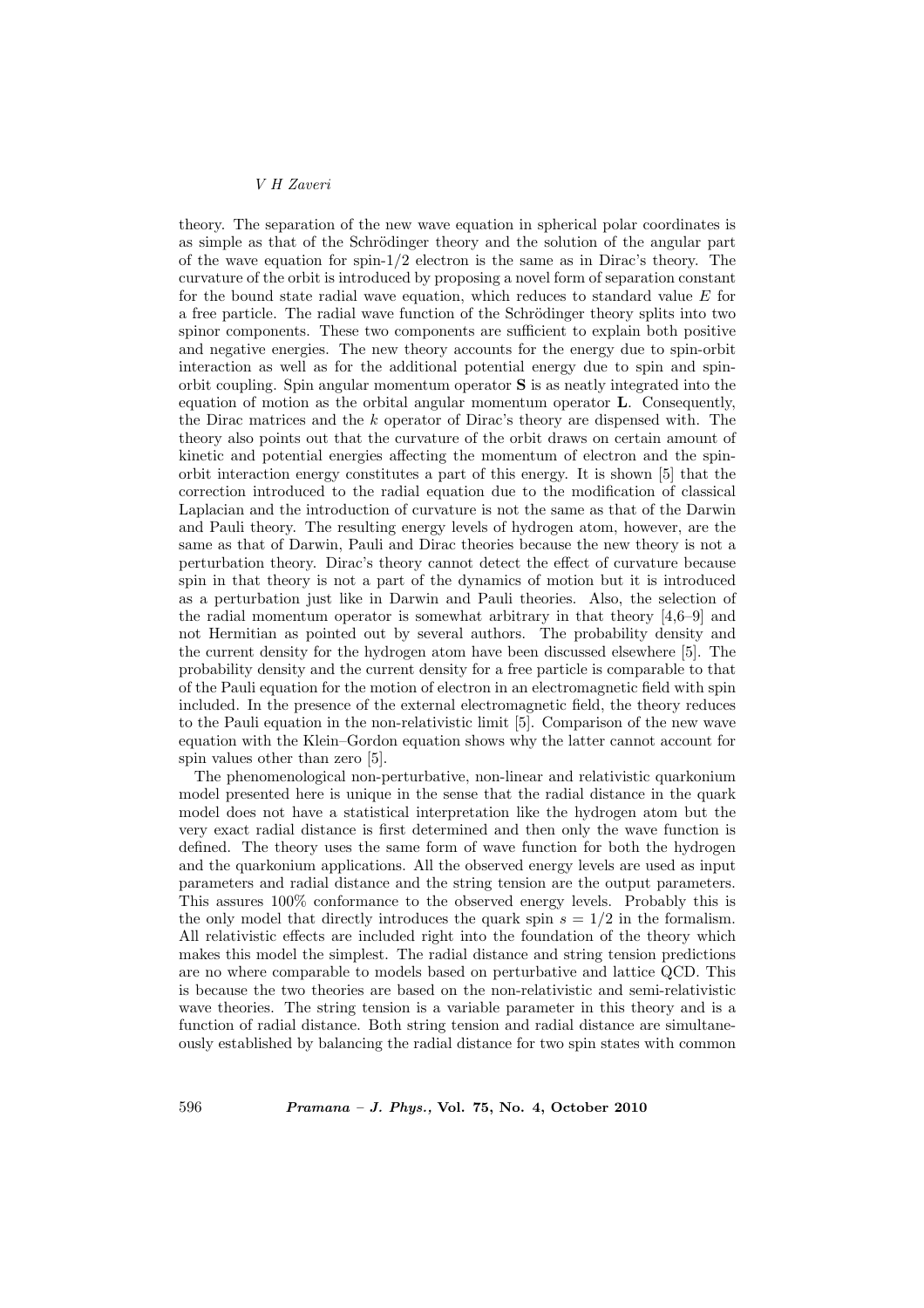l. Since radial distance does not have a statistical interpretation, it should be possible to experimentally determine this parameter within the limits imposed by the uncertainty principle to futher constrain the present model.

# Acknowledgment

The author is grateful to several experts in the field for comments and suggestions.

#### References

- [1] E Schrödinger, Ann. Phys. (Leipzig) 79, 361, 489 (1926); 81, 109 (1926)
- [2] B Thaller, The dirac equation (Springer, Berlin, 1992)
- [3] P A M Dirac, *Proc. R. Soc.* **A117**, 610 (1928); **118**, 351 (1928); **126**, 360 (1930)
- [4] P A M Dirac, The principles of quantum mechanics (Oxford University Press, Hong Kong, 1995)
- [5] V H Zaveri http://arXiv.org/abs/0707.2431v5 (2009)
- [6] G Paz, J. Phys. A: Math. Gen. 35, 3727 (2002)
- [7] B Podolsky, Phys. Rev. 32, 812 (1928)
- [8] B S deWitt, Phys. Rev. 85, 653 (1952)
- [9] A Messiah, Quantum mechanics (North-Holland, Amsterdam, 1965)
- [10] J Franklin, Mod. Phys. Lett. A14, 2409 (1999)
- [11] E Eichten et al, Phys. Rev. Lett. 34, 369 (1975)
- [12] E Eichten, K Gottfried, T Kinoshita, K D Lane and T-M Yan, Phys. Rev. D17, 3090 (1978)
- [13] S Godfrey and N Isgur, *Phys. Rev.* **D32**, 189 (1985)
- [14] S N Gupta and J M Johnson, *Phys. Rev.* **D53**, 312 (1996)
- [15] S Jacobs, M G Olsson and C I Suchyta, Phys. Rev. D33, 3338 (1986)
- [16] J Pumplin, W W Repko and A Sato, Phys. Rev. Lett. 35, 1538 (1975)
- [17] H J Schnitzer, Phys. Rev. Lett. 35, 1540 (1975)
- [18] S F Radford and W W Repko, Phys. Rev. D75, 074031 (2007)
- [19] S N Gupta, S F Radford and W W Repko, Phys. Rev. D26, 3305 (1982); 31, 160 (1985); 34, 201 (1986)
- [20] S N Gupta, J M Johnson, W W Repko and C J Suchyta III, Phys. Rev. D49, 1551 (1994)
- [21] D Ebert, R N Faustov and V O Galkin, Phys. Rev. D67, 014027 (2003); Mod. Phys. Lett. A20, 875 (2005)
- [22] E Eichten, K Lane and C Quigg, Phys. Rev. D69, 094019 (2004); 73, 014014 (2006)
- [23] T Barnes and S Godfrey, Phys. Rev. D69, 054008 (2004)
- [24] H Ciftci, R L Hall and N Saad, *Phys. Rev.* **A72**, 022101 (2005)
- [25] T Barnes, S Godfrey and E S Swanson, Phys. Rev. D72, 054026 (2005)
- [26] O Lakhina and E S Swanson, Phys. Rev. D74, 014012 (2006)
- [27] C B Compean and M Kirchbach, Eur. Phys. J. Lett.  $A33$ , 1 (2007)
- [28] M Baldicchi and G M Prosperi, Phys. Rev. D62, 114024 (2000)
- [29] A E Bernardini and C Dobrigikeit, J. Phys. G29, 1439 (2003)
- [30] J Zeng, J W Van Orden and W Roberts, Phys. Rev. D52, 5229 (1995)
- [31] E J Eichten and C Quigg, Phys. Rev. D52, 1726 (1995)
- [32] Y B Ding, X-H Guo, X Q Li and P N Shen, Phys. Rev. D54, 1136 (1996)